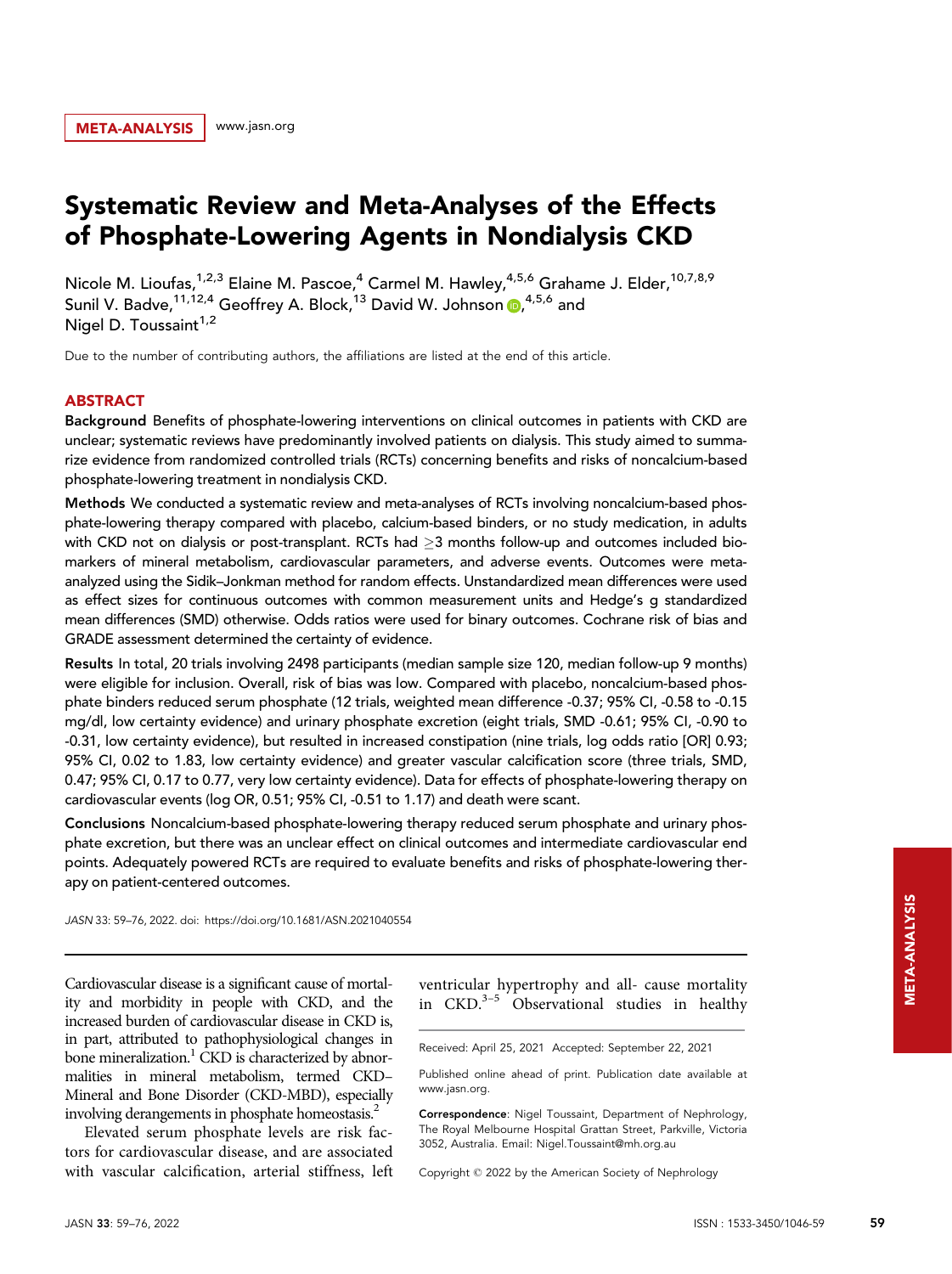subjects or those with cardiovascular disease, but normal kidney function, have also reported an independent association between serum phosphate levels within, and above, the upper normal range and increased risk of incident cardiovascular disease, all-cause mortality, and progression of kidney impairment.<sup>6-9</sup>

Positive phosphate balance contributes to rising levels of fibroblast growth factor-23 (FGF23).<sup>10</sup> FGF23 is the most potent hormone regulating phosphate homeostasis, increasing urinary excretion of phosphate by inhibiting phosphate reabsorption in the renal proximal tubule. Thus, serum phosphate levels remain normal, regardless of dietary variability of phosphate intake, until the late stages of CKD. In contrast, serum FGF23 levels are increased even with modest degrees of kidney impairment, before serum phosphate levels rise.<sup>11</sup> Increased serum levels of FGF23, like serum phosphate, are associated with increased risks of cardiovascular events and mortality in patients with CKD.<sup>12-14</sup>

Although observational studies have shown associations between higher serum phosphate and FGF23 levels and worse clinical outcomes, causality has never been demonstrated. Serum phosphate is not a reliable measure of overall phosphate balance or risk of soft tissue calcification in patients with CKD, and benefits of phosphate lowering are yet to be clearly demonstrated. Therapeutic strategies aimed at normalizing phosphate balance and reducing serum phosphate and FGF23 levels in patients with CKD might be beneficial. However, evidence for the benefit of such strategies on cardiovascular disease, bone, or CKD progression remains elusive.

Treatment of hyperphosphatemia in patients with CKD involves dietary phosphate restriction and phosphatelowering medication, predominantly intestinal phosphate binders. However, the efficacy of these medications has predominantly been focused on improvement in biochemical parameters, and most randomized controlled trials (RCTs) have involved patients with kidney failure on dialysis. The recently updated Kidney Disease Improving Global Outcomes (KDIGO) CKD-MBD Guidelines<sup>15</sup> highlighted the lack of trial data in the nondialysis CKD population demonstrating that lowering serum phosphate improves patient-centered outcomes, and questioned the efficacy and safety of phosphate binders in this population.

Systematic reviews and meta-analyses evaluating the effects of CKD-MBD medications, such as phosphate binders, have been reported but have predominantly involved studies of patients on dialysis and usually compared calcium-based to noncalcium-based phosphate binders.<sup>16-21</sup> More recent RCTs of noncalcium-based phosphate-lowering therapy have involved patients with mild-to-moderate or advanced (nondialysis) CKD, including several placebocontrolled studies. $22-27$  Therefore, we conducted this systematic review of RCTs to evaluate benefits and harms of noncalcium-based phosphate-lowering therapy compared with placebo, no study medication or calcium-based Significance Statement

This systematic review summarized evidence from randomized controlled trials concerning benefits and risks of noncalciumbased phosphate-lowering treatment in nondialysis CKD compared with placebo, calcium-based phosphate binders, and no study medication. Noncalcium-based phosphate-lowering therapy reduced serum phosphate and urinary phosphate excretion, but with unclear effect on clinical outcomes and intermediate cardiovascular end points. There was an associated increase risk of constipation and vascular calcification with noncalcium-based phosphate binders compared with placebo. This study highlights the need for more adequately powered trials to evaluate the benefits and risks of phosphate-lowering therapy on patientcentered outcomes in people with CKD.

phosphate binders in patients with nondialysis CKD with respect to biochemical and clinical outcomes.

# **METHODS**

This systematic review has been conducted according to the Preferred Reporting Items for Systematic Reviews and Meta-Analyses statement.<sup>28</sup> The protocol is registered in the International Prospective Register of Systematic Reviews (PROSPERO 2020 CRD42020149203) (available at [https://www.crd.york.ac.](https://www.crd.york.ac.uk/prospero/display_record.php?RecordID=149203) [uk/prospero/display\\_record.php?RecordID=149203\)](https://www.crd.york.ac.uk/prospero/display_record.php?RecordID=149203).

# Search Strategy, Study Selection, and Data Extraction

Studies were eligible for inclusion if they (1) were RCTs; (2) included adults aged  $>18$  years with CKD (eGFR  $\leq 60$ ml/min per 1.73 m<sup>2</sup> and/or proteinuria for a period of  $\geq$ 3 months) and not on dialysis; (3) compared interventions of noncalcium-based phosphate-lowering therapy with placebo, no study medication or other phosphate-lowering therapy including calcium-based phosphate binders; (4) followed participants for  $\geq$ 3 months postrandomization; (5) included  $\geq$ 20 participants; and (6) reported any of the following outcomes: differences in biochemical parameters (serum phosphate, calcium, parathyroid hormone [PTH], FGF23, urinary phosphate); differences in surrogate cardiovascular parameters (pulse wave velocity [PWV], vascular calcification); major adverse cardiovascular events (defined as nonfatal stroke, nonfatal myocardial infarction, and cardiovascular death); gastrointestinal adverse events (constipation, diarrhea, nausea, vomiting); or mortality. Trials involving pediatric patients, patients with kidney failure requiring dialysis, or kidney transplant recipients were excluded.

Noncalcium-based phosphate-lowering therapy in eligible studies included sevelamer (carbonate or hydrochloride), lanthanum carbonate, bixalomer, aluminum hydroxide, nicotinamide, colestilan, and iron-based phosphate binders (ferric citrate and sucroferric oxyhydroxide). Trials evaluating other interventions to lower phosphate, such as dietary phosphate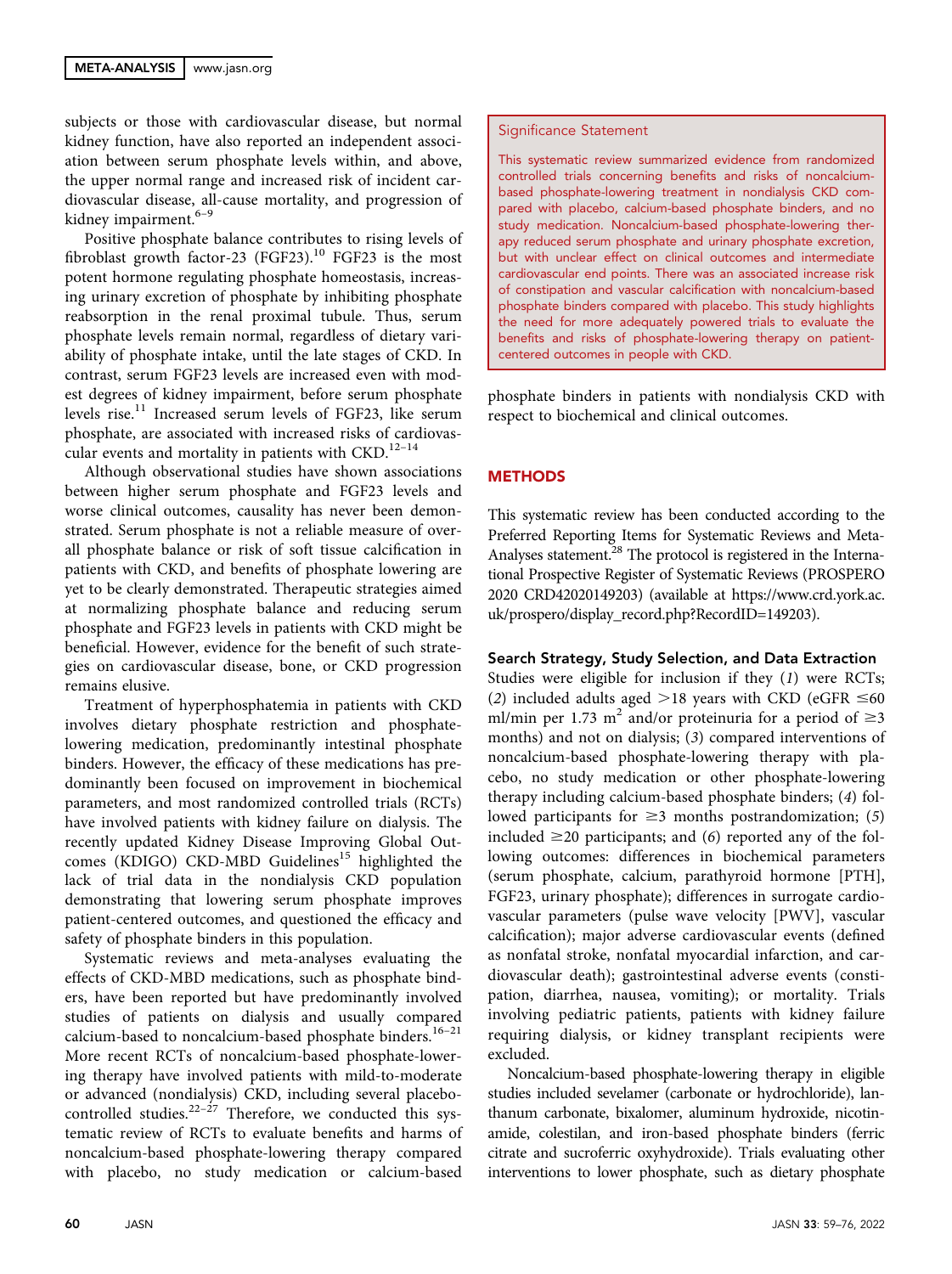restriction alone, were not eligible. Meta-analysis of RCTs was primarily divided into two parts: (1) comparisons between noncalcium-based phosphate binders and placebo; and (2) comparisons between noncalcium phosphate binders and combined placebo or no study medication. In addition, we also assessed (3) comparisons between noncalcium-based phosphate-lowering therapy (binders and nicotinamide) and placebo, and (4) outcomes for studies involving noncalciumbased phosphate binders versus calcium-based binders.

Potentially relevant studies were identified initially in January 2020 using highly sensitive electronic searches of Medline, EMBASE, and the Cochrane Central Register of Controlled Trials databases with English language restriction (different to the registered protocol, which stated no restriction to search language, see [Supplemental Table 1](http://jasn.asnjournals.org/lookup/suppl/doi:10.1681/ASN.2021040554/-/DCSupplemental) for complete search strategy). Systematic reviews were screened to identify any studies not retrieved by the electronic database search. The literature search was updated in November 2020. If a trial included  $\geq 2$  groups of the same experimental intervention, data from these groups were combined so each trial arm was included only once in the respective analyses. If multiple secondary publications of the same dataset were identified, the most complete data were used. Missing, incomplete, or unpublished data from the clinical trials were requested from the investigators.

The following data were extracted using a standardized form: patient demographic details, study design and conduct, outcomes (baseline and end-of-study values of serum phosphate, serum calcium, PTH, FGF23, urinary phosphate, PWV, and vascular calcification scores), and adverse events and other clinical outcomes. The certainty of evidence was assessed by the Grading of Recommendations, Assessment, Development and Evaluation (GRADE) approach, with each outcome being estimated as high, moderate, low, or very low level of evidence.<sup>29</sup> The methodological quality of each included study was also assessed using the risk of bias assessment tool developed by the Cochrane Bias Methods Group.<sup>30</sup> The following six items were assessed: (1) random sequence generation; (2) allocation concealment; (3) blinding of participants, investigators, and outcome assessors; (4) incomplete outcome data; (5) selective outcome reporting; and (6) any other bias (e.g., insufficient rationale, study design). Study selection, data extraction, risk of bias assessment and GRADE assessment were all carried out independently by two authors (N.M.L. and N.D.T.). Disagreements were resolved via consultation with two other authors (S.V.B. and C.M.H.).

#### Outcomes Assessed

The primary outcome assessed was the difference in serum phosphate between groups at the end of study follow-up. This measure was chosen as the primary outcome as the vast majority of RCTs assessed biochemical markers

(predominantly either serum phosphate or FGF23) as the primary end point, and because most studies were of short duration  $(\leq 12$  months), such that only limited data evaluating cardiovascular outcomes and mortality were available. Secondary outcomes assessed included differences in urinary phosphate, serum calcium, PTH, FGF23, eGFR, PWV, vascular calcification scores, cardiovascular events, all-cause mortality, and adverse events, including gastrointestinal side effects.

## Statistical Analysis

For each study, the unstandardized mean difference in treatment effect on continuous outcomes at final measurement between treatment groups was calculated together with the 95% confidence interval (95% CI). Where measurement units varied across studies, Hedge's g standardized mean differences (SMDs) were calculated. Mean differences in treatment effects across all studies were summarized as weighted mean differences (WMD) or SMD and 95% CI. For dichotomous outcomes, the results were expressed as log odds ratios (OR) with 95% CI. Treatment effect estimates were obtained by random-effects models using the Sidik–Jonkman method. $31$  Heterogeneity across the studies was estimated using the Cochran's Q and  $I^2$  statistics. $32 \text{ } I^2$  values of 25%, 50%, and 75% corresponded to low, moderate, and high levels of heterogeneity, respectively. Metaregression was conducted on the primary outcome and urinary phosphate to investigate whether the following variables were a source of statistical heterogeneity: study size and duration of follow-up. Publication bias was assessed using Egger's test for funnel plot asymmetry.<sup>33</sup> All analyses were conducted using the meta package in Stata (version 16.1, StataCorp, College Station, Texas).

# RESULTS

## Study Selection and Description

Our search strategy identified 2301 studies, with 745 duplicates (Figure 1). Of these, 20 trials involving 2498 participants (median sample size 120, range 32–278 patients; median followup 9 months, range 3–36 months) were included in the metaanalyses (Table 1). In total, 12 trials enrolled participants with CKD stages  $3-4$  only,<sup>22-27,34-39</sup> whereas eight trials enrolled participants with CKD stages  $3-5$ .<sup>40–47</sup> One of these enrolled only participants with eGFR  $\leq$  20 ml/min per 1.73m<sup>2.47</sup> All trials except two<sup>42,46</sup> included participants with baseline mean serum phosphate levels within the normal serum phosphate range  $( $4.9 \, \text{mg/dl})$ , so the vast majority of participants$ included in the systematic review were normophosphatemic. One trial excluded participants with diabetes mellitus, $^{24}$  and one excluded participants with cardiovascular disease.<sup>40</sup> Median age was 63 years (range 54–69 years). One study, an RCT evaluating the effects of sevelamer versus calcium carbonate on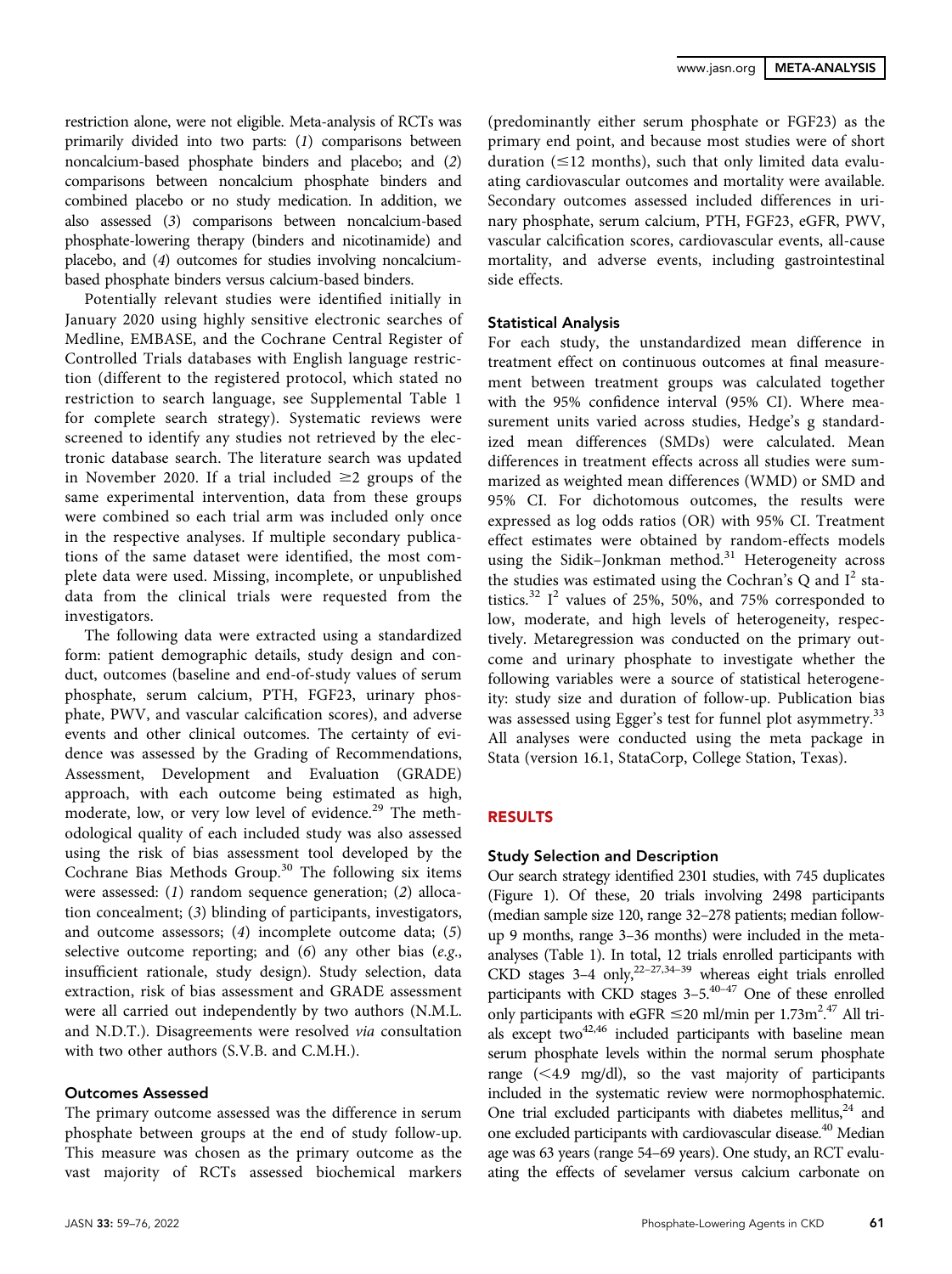

Figure 1. Preferred Reporting Items for Systematic Reviews and Meta-Analyses (PRISMA) flow diagram showing selection of studies.

advanced glycation end-products in 117 patients with diabetes and stage 2–4 CKD, was excluded from the meta-analyses because there were no end-of-study measurements reported.<sup>48</sup>

By design, noncalcium-based phosphate-lowering therapy was the interventional agent in all trials. In total, 13 trials were placebo controlled<sup>22–24,26,27,35,37,38,42–44,46,47</sup> and four trials involved calcium-based phosphate binders as the comparator.25,34,40,41 There was no study medication in the control arm of three trials. $36,39,45$  One of the placebocontrolled trials involved sevelamer, calcium, and lanthanum carbonate groups as phosphate-lowering interventions in a four-arm study design.<sup>22</sup> Otherwise, six trials involved lanthanum carbonate,  $^{23,25,27,35,37,41}$  seven trials involved sevelamer, $24,34,36,38,39,40,44$ , four trials involved ferric citrate,<sup>42,43,45,47</sup> one trial involved bixalomer,<sup>46</sup> and one trial involved nicotinamide (and a lanthanum carbonate arm in a placebo-controlled factorial study design).<sup>26</sup> This latter trial was the only eligible study that involved a phosphatelowering medication (nicotinamide) that was not a phosphate binder. We did not analyze the combined arm in this trial (nicotinamide plus lanthanum) as part of the metaanalyses. Three trials had an additional third intervention: low dietary phosphate in two trials<sup>35,40</sup> and rosuvastatin in one trial. $36$ 

There were no studies eligible for the meta-analyses in the nondialysis CKD population which involved colestilan,

aluminum hydroxide, or sucroferric oxyhydroxide. One RCT involving calcium-based phosphate binders compared with placebo in patients with nondialysis CKD was excluded from the systematic review.<sup>49</sup> In regard to clinical outcomes, all-cause mortality was the primary end-point in one trial, $34$  left ventricular mass in one trial, $24$  coronary artery calcification in two studies $36,40$  and PWV in one trial.<sup>27</sup> All other trials involved biochemical or hematologic parameters as the primary end points.

## Risk of Bias and GRADE Assessment

Figure 2 and Table 2 summarize the risk of bias assessment. Random-sequence generation and allocation concealment were reported with low risks of bias in 61% and 68% of trials, respectively. Blinding of participants and investigators to the allocated intervention and blinding to outcomes were reported, with low risks of bias in 61% and 75% of trials, respectively. The majority of analyzes were on the basis of low certainty evidence, primarily in the context of risk of bias, inconsistency of results, and imprecision of reporting (Table 3, [Supplemental Tables 2](http://jasn.asnjournals.org/lookup/suppl/doi:10.1681/ASN.2021040554/-/DCSupplemental)–8). Imprecision grading was on the basis of small event numbers and wide confidence in respective analyzes.

# Serum and Urinary Phosphate

All included trials (2498 participants) reported data on serum phosphate, although one trial did not report end-ofstudy visit serum phosphate levels, and could not be included in the analysis for this parameter.<sup>37</sup> Compared with placebo, noncalcium-based phosphate binders may slightly decrease serum phosphate at trial completion (12 trials, 1260 participants, WMD, -0.37 mg/dl; 95% CI, -0.58 to -0.15; heterogeneity  $I^2 = 86.4\%$ , moderate certainty evidence, Figure 3). Compared with placebo or no study medication, noncalcium-based phosphate binders may decrease serum phosphate (15 trials, 1596 participants, WMD, -0.29 mg/dl; 95% CI, -0.49 to -0.10; heterogeneity  $I^2 = 85.3$ %, low certainty evidence, [Supplemental Figure 1\)](http://jasn.asnjournals.org/lookup/suppl/doi:10.1681/ASN.2021040554/-/DCSupplemental). In total, 12 studies included data on urinary phosphate excretion, including eight placebo-controlled trials. Compared with placebo, noncalcium phosphate binders may reduce urinary phosphate excretion at trial completion (eight trials, 702 participants, SMD, -0.61; 95% CI, -0.90 to -0.31; heterogeneity  $I^2 = 68.8\%$ , low certainty evidence, Figure 4a). Compared with placebo or no study medication, noncalcium-based phosphate binders may reduce urinary phosphate excretion (ten trials, 964 participants, SMD, -0.61; 95% CI, -84 to -38; heterogeneity  $I^2 = 64.0$ %, very lowcertainty evidence, [Supplemental Figure 2](http://jasn.asnjournals.org/lookup/suppl/doi:10.1681/ASN.2021040554/-/DCSupplemental)). Neither study size nor duration of follow-up were significant predictors of variation in effect size estimates for serum or urinary phosphate for the noncalcium phosphate binder comparisons.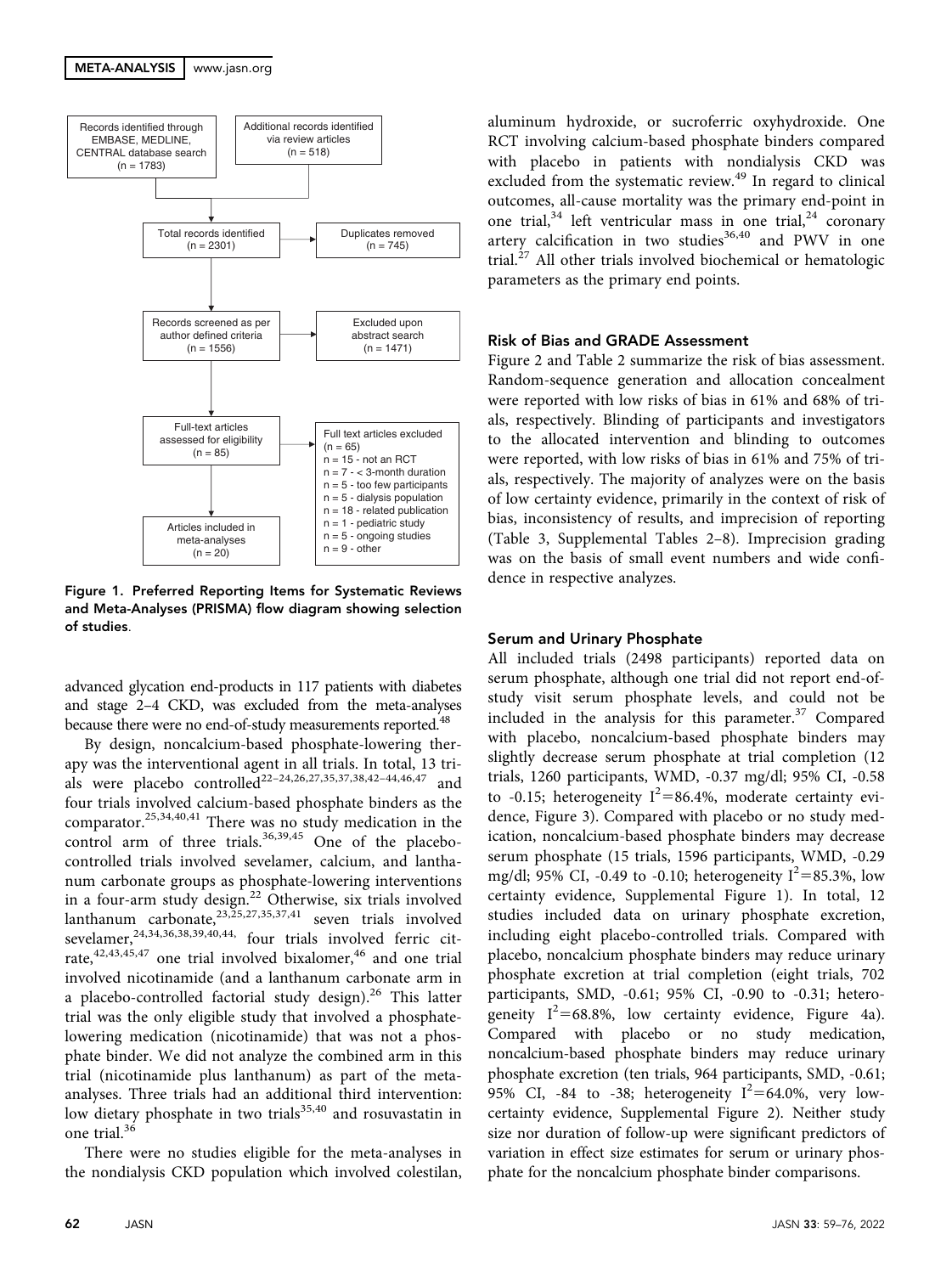| Table 1.                                         | Summary of studies included in the meta-analysis                                              |     |                                                                                                                         |                            |                   |                                                   |                                                                     |                                                         |                |                                          |
|--------------------------------------------------|-----------------------------------------------------------------------------------------------|-----|-------------------------------------------------------------------------------------------------------------------------|----------------------------|-------------------|---------------------------------------------------|---------------------------------------------------------------------|---------------------------------------------------------|----------------|------------------------------------------|
| Study                                            | Inclusion Criteria                                                                            | C   | Intervention                                                                                                            | Control                    | Age (yrs)<br>Mean | Primary Outcome                                   | Baseline Kidney<br>Function                                         | Phosphate<br><b>Baseline</b><br>(mg/d)<br>Serum<br>Mean | (mos)          | Follow- Up Industry-sponsored<br>Funding |
| Russo 2007 <sup>40</sup>                         | without cardiovas-<br>CKD Stage 3-5;<br>cular disease                                         |     | 90 Low phosphate<br>diet versus<br>sevelamer                                                                            | carbonate<br>Calcium       | 54                | Coronary artery<br>calcification                  | ml/min per 1.73<br>eGFR 26.2-33.4                                   | $3.9 - 4.6$                                             | 24             | 运                                        |
| <b>Block 2012</b><br>$(PNT)^{22}$                | $mg/dl, < 6.0$ mg/dl<br>per 1.73m <sup>2</sup> ; serum<br>eGFR 20-40ml/m in<br>phosphate >3.5 |     | carbonate<br>148 Lanthanum<br>calcium<br>versus<br>versus                                                               | Placebo                    | $\frac{8}{6}$     | Serum phosphate                                   | eGFR 32 ml/min<br>per 1.73 m <sup>2</sup>                           | 4.2                                                     | $\sigma$       | Fresenius, Novartis<br>Genzyme, Davita,  |
| Di lorio 2012 <sup>34</sup>                      | CKD Stage 3-4                                                                                 | 239 | sevelamer<br>Sevelamer                                                                                                  | carbonate<br>Calcium       | 57.9              | Mortality<br>All-cause                            | CrCl 32.7 ml/min                                                    | 4.8                                                     | 36             | 运                                        |
| PHOS) <sup>24</sup><br>Chue 2013<br><b>CRIB-</b> | CKD Stage 3; serum<br>phosphate 2.5-<br>5.6 mg/dl                                             |     | carbonate<br>120 Sevelamer                                                                                              | Placebo                    | 55                | Left ventricular<br>mass (MRI)                    | eGFR 50 ml/min<br>per 1.73 m <sup>2</sup>                           | 3.2                                                     | $\overline{C}$ | Genzyme                                  |
| Isakova 2013 <sup>35</sup>                       | serum phosphate<br>CKD Stage 3-4;<br>4.6 mg/dl<br>$2.5-$                                      |     | versus normal<br>39 Low phosphate<br>mg)/placebo<br>phosphate<br>lanthanum<br>versus low<br>diet (900<br>diet/<br>diet/ | normal<br>Placebo/<br>diet | 55.4              | Serum FGF23                                       | eGFR 37.8 ml/min<br>per 1.73 m <sup>2</sup>                         | $3.\overline{6}$                                        | $\sim$         | Shire                                    |
| Seifert 2013 <sup>23</sup>                       | CKD Stage 3                                                                                   |     | lanthanum<br>38 Lanthanum                                                                                               | Placebo                    | 61.5              | Serum phosphate                                   | CrCl 47 ml/min                                                      | 34                                                      | $\tilde{c}$    | Shire                                    |
| Soriano 2013 <sup>41</sup>                       | CKD Stage 4-5; serum<br>phosphate $>$ 4 mg/                                                   |     | carbonate<br>carbonate<br>32 Lanthanum,                                                                                 | carbonate<br>Calcium       | 60.4              | Serum FGF23                                       | eGFR 16.5 ml/min<br>per 1.73 m <sup>2</sup><br>$1.73 \, \text{m}^2$ | 4.95                                                    | 4              | $\overline{\overline{z}}$                |
| Lemos 2013 <sup>36</sup>                         | CKD Stage 3-5                                                                                 | 117 | hydrochloride<br>rosuvastatin<br>Sevelamer<br>versus                                                                    | Standard of<br>care        | 56.4              | Coronary artery<br>calcification                  | eGFR 35.8 ml/min<br>per 1.73 m <sup>2</sup>                         | $3.\overline{8}$                                        | 24             | Genzyme                                  |
| Yokoyama<br>$2014^{42}$                          | serum phosphate<br>$\geq 5.0 - 8.0$ mg/dl<br>CKD Stage 3-5;                                   | 8   | Ferric citrate                                                                                                          | Placebo                    | 65.1              | Serum phosphate                                   | eGFR 9.21 ml/min<br>per 1.73 m <sup>2</sup>                         | 5.63                                                    | S              | Japan Tobacco                            |
| Ureña-Torres<br>2014 <sup>37</sup>               | $0.808 - 1.55$ mmol/<br>CKD Stage 3; serum<br>phosphate                                       |     | carbonate<br>35 Lanthanum                                                                                               | Placebo                    | 67                | Serum intact<br>FGF23                             | eGFR 44.4 ml/min<br>per 1.73 m <sup>2</sup>                         | $\frac{\alpha}{2}$                                      | $\infty$       | Shire                                    |
| Block 2015 <sup>43</sup>                         | CKD Stage 3-5; serum 149 Ferric citrate<br>phate > 4.0<br>$6.0$ mg/d                          |     |                                                                                                                         | Placebo                    | 65                | Serum phosphate<br>and transferrin<br>saturations | eGFR 24.3 ml/min<br>per 1.73 m <sup>2</sup>                         | 4.6                                                     | S              | Biopharmaceuticals<br>Keryx              |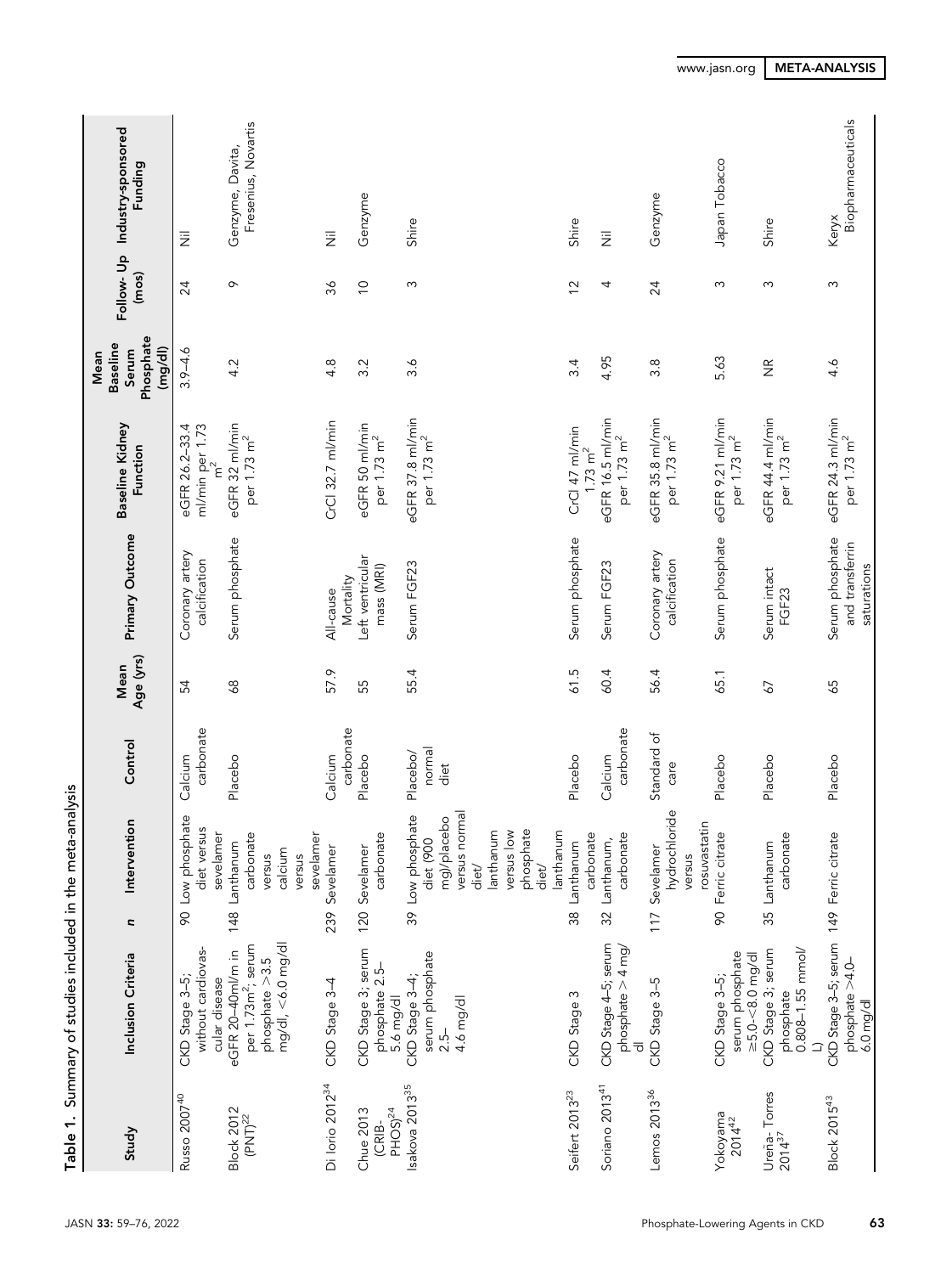|                                                   |                |                                                         |                                                             |                                                   |                          |                     |                                                      | CrCl, creatinine clearance; MRI, magnetic resonance imaging.                         |                             |
|---------------------------------------------------|----------------|---------------------------------------------------------|-------------------------------------------------------------|---------------------------------------------------|--------------------------|---------------------|------------------------------------------------------|--------------------------------------------------------------------------------------|-----------------------------|
| Shire                                             | 24             | 3.87                                                    | eGFR 21.8 ml/min<br>per 1.73 m <sup>2</sup>                 | Carotid-femoral<br>$\geq$                         | 63.1                     | Placebo             | carbonate<br>278 Lanthanum                           | serum phosphate<br>CKD Stage 3-4b;<br>$\geq 3.10$ mg/dl                              | Toussaint<br>$2020^{27}$    |
|                                                   |                |                                                         |                                                             |                                                   |                          | care                | ρ                                                    | $1.73m2$ ; serum<br>$2.5 - 5.5$ mg/dl<br>phosphate                                   |                             |
| Sanofi                                            | S              | 3.8                                                     | eGFR 49 ml/min<br>per 1.73 m <sup>2</sup>                   | proteinuria<br>24-hour                            | 55                       | Standard of         | 53 Sevelamer<br>carbonat                             | >15ml/min per<br>eGFR                                                                | Ruggiero 2019 <sup>39</sup> |
| Medications provided<br>by Shire and<br>Endurance | $\overline{2}$ | 3.7                                                     | eGFR 32 ml/min<br>per 1.73 m <sup>2</sup>                   | Serum phosphate<br>and FGF23                      | 69                       | Placebo             | 205 Nicotinamide<br>lanthanum<br>carbonate<br>versus | per 1.73m <sup>2</sup> ; serum<br>eGFR 20-40 ml/min<br>phosphate $\geq 2.8$<br>mg/dl | lx 2019 <sup>26</sup>       |
|                                                   |                |                                                         |                                                             | hemoglobin<br>phosphate,<br>FGF23,<br>PTH) and    |                          |                     |                                                      |                                                                                      |                             |
| Biopharmaceuticals<br>Keryx                       | $\circ$        | $4.4 - 4.5$                                             | 14.2-14.5 ml/min<br>eGFR between<br>per 1.73 m <sup>2</sup> | outcomes<br>Biochemical<br>(serum                 | Between<br>$61.1 - 63.1$ | Standard of<br>care | 203 Ferric citrate                                   | $eGFR \leq 20$ ml/min<br>per 1.73 m <sup>2</sup>                                     | <b>Block 201945</b>         |
| $\overline{\overline{z}}$                         | S              | $4.3 - 4.4$                                             | ml/min per 1.73<br>eGFR 38.3-39.1<br>$\tilde{\epsilon}$     | P-cresol levels                                   | 54.7-56.9<br>Between     | Placebo             | hydrochloride<br>69 Sevelamer                        | CKD Stage 3-5                                                                        | Riccio 201844               |
|                                                   |                |                                                         | per 1.73 m <sup>2</sup>                                     | calcium, PTH)<br>phosphate,<br>outcomes<br>(serum |                          | acetate             | φ<br>carbonat                                        | serum phosphate<br>$>4.6$ mg/dl                                                      |                             |
| Shire                                             | $\frac{2}{3}$  | 3.8                                                     | eGFR 32 ml/min                                              | Biochemical                                       | 66.1                     | Calcium             | 120 Lanthanum                                        | CKD Stage 3-4;<br>$>3.1$ mg/dl                                                       | Kovesdy 2018 <sup>25</sup>  |
| Sanofi/Genzyme                                    | S              | 3.7                                                     | eGFR 27 ml/min<br>per 1.73 m <sup>2</sup>                   | Serum c-terminal<br>FGF23                         | 63                       | Placebo             | g<br>carbonat<br>78 Sevelamer                        | serum phosphate<br>CKD Stage 3-4b;                                                   | Liabeuf 2017 <sup>38</sup>  |
| Biopharmaceuticals                                |                |                                                         | per 1.73 m <sup>2</sup>                                     |                                                   |                          |                     |                                                      | serum phosphate<br>$>3.5$ mg/dl                                                      |                             |
| Keryx                                             | 4              | 4.2                                                     | eGFR 28.6 ml/min<br>per 1.73 m <sup>2</sup>                 | Hemoglobin                                        | 65.4                     | Placebo             | 232 Ferric citrate                                   | serum phosphate<br>CKD Stage 3-5;<br>$>4.6$ mg/dl                                    | Fishbane 2017 <sup>47</sup> |
| Astellas                                          | S              | 5.28                                                    | eGFR 10.1 ml/min                                            | Serum phosphate                                   | 64.2                     | Placebo             | 163 Bixalomer                                        | CKD Stage 3-5;                                                                       | Akizawa 2016 <sup>46</sup>  |
| Follow- Up Industry-sponsored<br>Funding          | (mos)          | Phosphate<br><b>Baseline</b><br>(mg/d)<br>Serum<br>Mean | Baseline Kidney<br>Function                                 | Primary Outcome                                   | Age (yrs)<br>Mean        | Control             | Intervention<br>C                                    | Inclusion Criteria                                                                   | Study                       |

Table 1. Continued Table 1. Continued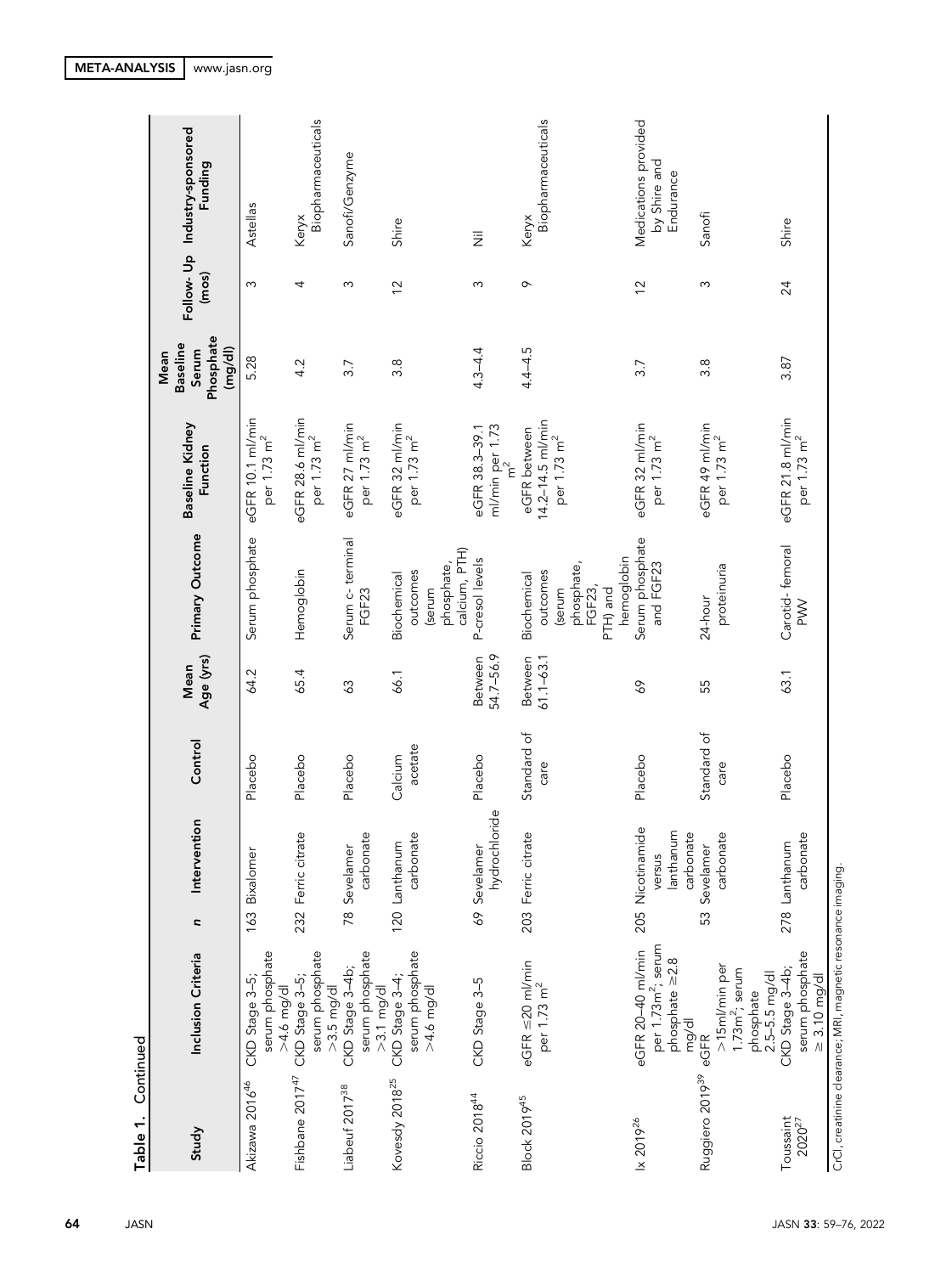

Figure 2. Risk of bias assessment of the included studies according to the Cochrane Collaboration tool.

## Other Biochemical Outcomes

When compared with placebo, noncalcium-based phosphate binders had uncertain effects on PTH, calcium, intact and c-terminal FGF23 and eGFR (Figures 4b–4d, [Supplemental](http://jasn.asnjournals.org/lookup/suppl/doi:10.1681/ASN.2021040554/-/DCSupplemental) [Figures 3a and 4a](http://jasn.asnjournals.org/lookup/suppl/doi:10.1681/ASN.2021040554/-/DCSupplemental)). Noncalcium-based phosphate binders, when compared with placebo or no study medication, also had uncertain effects at trial completion on these outcomes [\(Supplemental Figures 3b, 4b, 5, 6a, 6b](http://jasn.asnjournals.org/lookup/suppl/doi:10.1681/ASN.2021040554/-/DCSupplemental)).

## Cardiovascular Outcomes and Mortality

There were uncertain effects on PWV between the noncalcium phosphate binder and placebo arms (very low-certainty evidence, Figure 5a). Noncalcium phosphate binders also had uncertain effects on vascular calcification compared with placebo, with a paucity of studies despite a significant SMD (three trials, 184 participants, SMD, 0.47; 95% CI, 0.17 to 0.77; heterogeneity  $I^2=4.4$ %; very low-certainty evidence, Figure 5b). When compared with all studies including placebo and no study medication, noncalcium-based phosphate binders also had uncertain effects on PWV [\(Supplemental](http://jasn.asnjournals.org/lookup/suppl/doi:10.1681/ASN.2021040554/-/DCSupplemental) [Figure 7\)](http://jasn.asnjournals.org/lookup/suppl/doi:10.1681/ASN.2021040554/-/DCSupplemental) but an increased risk of vascular calcification [\(Supplemental Figure 8\)](http://jasn.asnjournals.org/lookup/suppl/doi:10.1681/ASN.2021040554/-/DCSupplemental). One other RCT also assessed coronary artery calcification; however, only baseline scores were reported, therefore this study was not included in analysis for vascular calcification.<sup>40</sup> There was an uncertain effect on allcause mortality and cardiovascular events (log OR, 0.51; 95% CI, -0.55 to 1.17) between the noncalcium-based phosphate binder and placebo groups (Figure 5c and 5d, respectively, [Supplemental Figures 9 and 10,](http://jasn.asnjournals.org/lookup/suppl/doi:10.1681/ASN.2021040554/-/DCSupplemental) respectively).

## Other Adverse Events

There was an uncertain effect on the risk of nausea and diarrhea (Table 4, [Supplemental Figures 11a and 13a](http://jasn.asnjournals.org/lookup/suppl/doi:10.1681/ASN.2021040554/-/DCSupplemental)). Compared with placebo, there was an increase in risk of constipation with noncalcium-based phosphate binders (nine trials, 928 participants, log OR, 0.93; 95% CI, 0.02 to

1.83; heterogeneity  $I^2 = 50.0\%$ ; moderate certainty evidence, Table 4, Figure 6).

Compared with placebo or no study medication, noncalcium phosphate binders also showed an uncertain effect on adverse events of nausea, constipation, and diarrhea [\(Supplemental Figures 11b, 12, 13b](http://jasn.asnjournals.org/lookup/suppl/doi:10.1681/ASN.2021040554/-/DCSupplemental)). When compared with placebo, there was an uncertain effect on cessation of study medication in trials with noncalcium phosphate binders [\(Supplemental Figure 14\)](http://jasn.asnjournals.org/lookup/suppl/doi:10.1681/ASN.2021040554/-/DCSupplemental).

## Test for Small Study Bias

There was no evidence of small study bias for all outcomes except intact FGF23. When the study by Yokoyama et  $al$ <sup>42</sup> was removed from the phosphate binder versus placebo comparison for intact FGF23, the P value for Egger's test increased from 0.0008 to 0.04, and for the phosphate binder versus placebo or no study medication groups the P value increased from 0.02 to 0.27.

# Noncalcium Phosphate-lowering Therapy compared with Placebo

With the addition of nicotinamide as a phosphate-lowering agent to the noncalcium phosphate binder group, studies comparing phosphate-lowering therapy to placebo did not differ from those without nicotinamide ([Supplemental](http://jasn.asnjournals.org/lookup/suppl/doi:10.1681/ASN.2021040554/-/DCSupplemental) [Table 5](http://jasn.asnjournals.org/lookup/suppl/doi:10.1681/ASN.2021040554/-/DCSupplemental)). Serum and urinary phosphate may be reduced with all phosphate-lowering therapy compared with placebo, and there may be an increased risk of constipation and vascular calcification, but with uncertain effect.

# Noncalcium Binders compared with Calcium-based **Binders**

Given the paucity of studies comparing noncalcium phosphate binders to calcium-based binders, there is an uncertain effect on all outcomes assessed, including serum calcium, vascular calcification, and mortality ([Supplemental Table 7](http://jasn.asnjournals.org/lookup/suppl/doi:10.1681/ASN.2021040554/-/DCSupplemental)).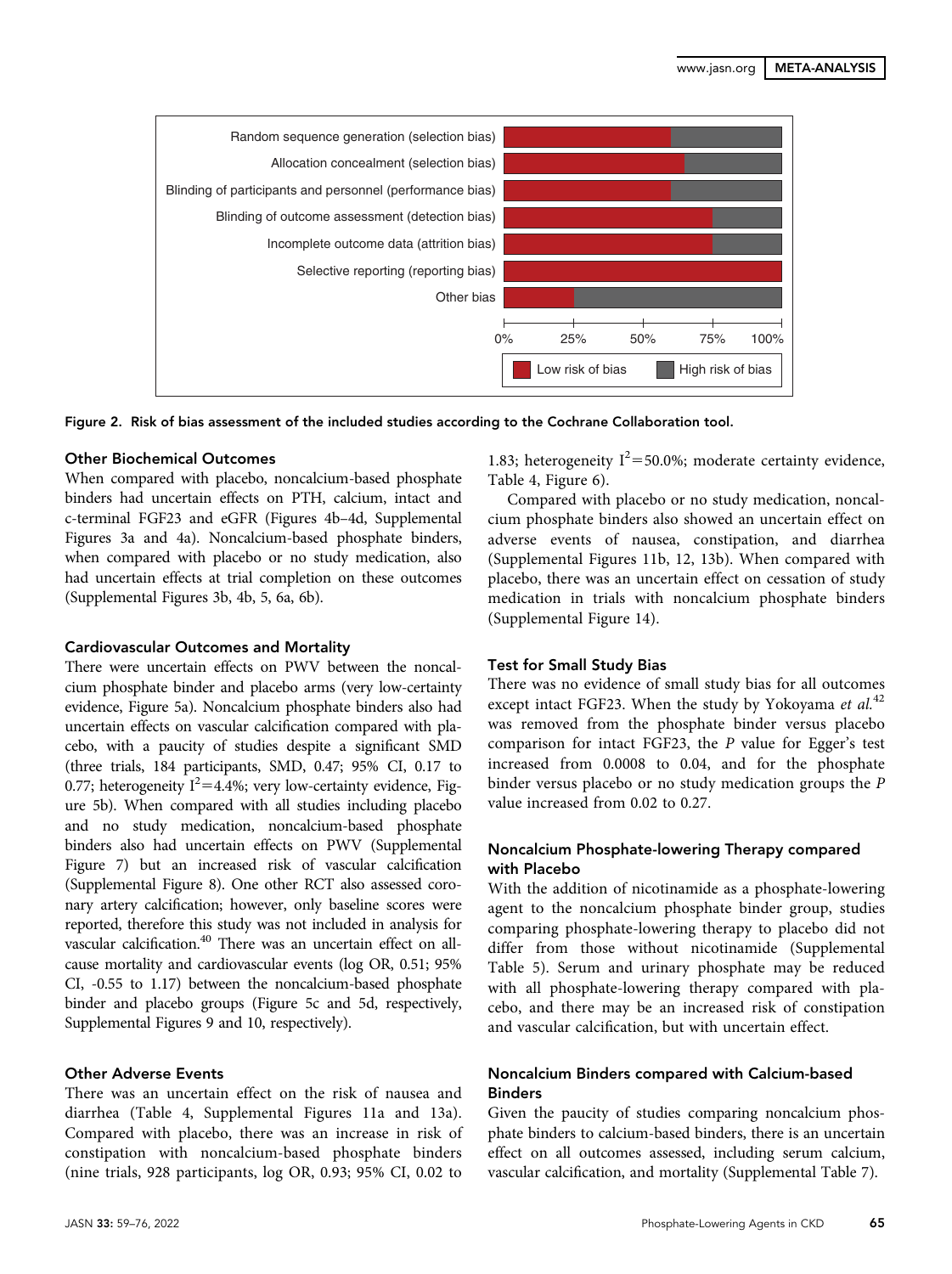## Table 2. Risk of bias



# **DISCUSSION**

This systematic review and meta-analysis demonstrated that in patients with nondialysis CKD, noncalcium-based phosphate binders may reduce serum phosphate and urinary phosphate when compared with placebo. Noncalcium phosphate binders also have the same effect when compared with placebo or no study medication combined. However, noncalcium-based phosphate binder use had uncertain effects on other biochemical parameters of mineral metabolism, such as calcium, PTH, or FGF23. We report an increased risk of constipation with noncalciumbased phosphate binders compared with placebo, but an uncertain effect on other gastrointestinal adverse effects, such as nausea or diarrhea. More importantly, there was an increased risk of vascular calcification with noncalcium phosphate binders when compared with placebo, although with very-low level evidence. Data on clinical outcomes and death were reported in fewer trials, with an uncertain effect on cardiovascular events or all-cause mortality.

Our results are consistent with previous systematic reviews that also report reduced serum and urinary phosphate with phosphate-binding agents.19–21,50–<sup>52</sup> This systematic review, however, included only patients with CKD stages 3–5 not on dialysis and involved more recent RCTs, including several recent placebo-controlled studies. Lower serum phosphate levels with intestinal phosphate binder use in patients on dialysis and in patients with CKD not on dialysis is not surprising, given the mechanism of action of these phosphate-lowering agents. Physiologically, the hypothesized cardiovascular benefit of phosphate-lowering medications is mediated via a reduction in FGF23, which, in turn, may result in reduction in cardiovascular sequelae. FGF23 has been associated with the development of left ventricular hypertrophy and uremic cardiomyopathy, and reduction of this phosphotonin in animal models has been associated with reduction in cardiovascular adverse outcomes.53,54 A statistically significant reduction in serum phosphate of 0.37 mg/dl with noncalcium binders compared with placebo in our meta-analysis may not be clinically significant, although a previous study in patients with nondialysis CKD did report that a 1 mg/dl increase in serum phosphate was associated with a 26% and 50% increase in all-cause and cardiovascular mortality, respectively.<sup>55</sup>

A previous systematic review and meta-analysis which evaluated evidence for correlation between the effects of CKD-MBD medications, such as phosphate binders, on biochemical parameters and on patient-level end points of cardiovascular disease and mortality in patients with CKD (28 studies, 6999 participants), reported that effects on serum phosphate levels were weakly and imprecisely correlated with all-cause and cardiovascular death.<sup>16</sup>

Another recent network meta-analysis of 77 RCTs that assessed effects of different phosphate binders on mortality, cardiovascular disease, and biochemical parameters (involving 12,562 patients with CKD), reported no evidence that any class of phosphate binder lowered mortality or cardiovascular events when compared with placebo.<sup>17</sup> The vast majority of studies in the latter, however, involved patients on dialysis (62 trials, 11,009 patients) and most trials were generally of short duration with high risks of bias. Our systematic review primarily assessed RCTs involving participants with nondialysis CKD and although studies of patients on dialysis were excluded, our findings were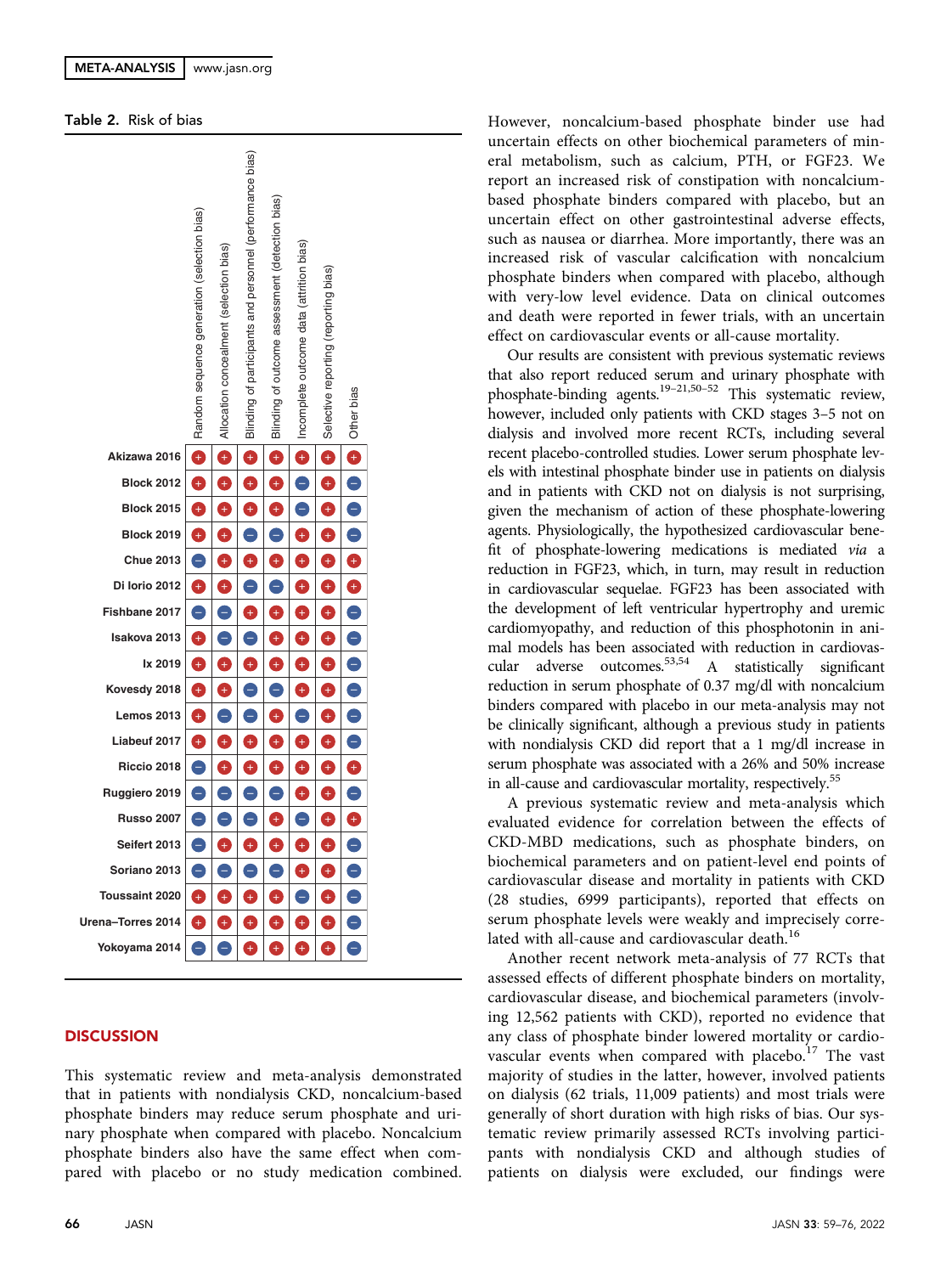| Outcomes                                                         | Illustrative Comparative Outcomes                                                                                                                      |                                                                                                                                                                                       | Relative Effect<br>(95% Cl) | Participants (studies)<br>Number of | Certainty of Evidence<br>(GRADE)                                 | Comments                                                                                                                                                          |
|------------------------------------------------------------------|--------------------------------------------------------------------------------------------------------------------------------------------------------|---------------------------------------------------------------------------------------------------------------------------------------------------------------------------------------|-----------------------------|-------------------------------------|------------------------------------------------------------------|-------------------------------------------------------------------------------------------------------------------------------------------------------------------|
|                                                                  | Effect of non calcium<br>based phosphate<br>binders                                                                                                    | Risk with placebo <sup>a</sup>                                                                                                                                                        |                             |                                     |                                                                  |                                                                                                                                                                   |
| Serum phosphate<br>$(mg/d)$ $(3-36$<br>months)                   | -0.37 mg/dl lower than<br>serum phosphate was<br>The measure of mean<br>the placebo group                                                              | phosphate was 4.28<br>The mean serum<br>mg/dl                                                                                                                                         | $-0.58$ to $-0.15$          | 1280 (12)                           | Due to risk of bias and<br>inconsistency<br>⊕⊕O                  |                                                                                                                                                                   |
| excretion (SMD)<br>Urinary phosphate<br>$(3-24$ months)          | phosphate with the use<br>of phosphate binders<br>A medium effect on<br>$(Hedges g = 0.61)$<br>lowering urinary                                        | 130.52 standard<br>phosphate was<br>The mean urinary<br>units                                                                                                                         | $-0.90$ to $-0.31$          | 702 (8)                             | Due to risk of bias and<br>inconsistency<br>OO⊕⊕                 | excretion including<br>urinary phosphate<br>inconsistency of<br>ratios added to<br>Different units of<br>results                                                  |
| Serum PTH (pg/dl)<br>$(3-24$ months)                             | The measure of mean<br>serum PTH was<br>unchanged                                                                                                      | The mean serum PTH<br>was 432.5 pg/dl                                                                                                                                                 | $-18.79$ to 8.92            | 1080 (10)                           | Due to risk of bias and<br>inconsistency of<br>results<br>OO⊕⊕   | Some inconsistency in<br>Heterogeneity of<br>results regarding<br>studies $(I^2 = 70\%)$<br>effect on PTH.                                                        |
| Pulse wave velocity<br>$(m/s)$ (10-24<br>months)                 | The PWV was unchanged                                                                                                                                  | The mean PWV was<br>$10.4 \text{ m/s}$                                                                                                                                                | $-0.46$ to 1.05             | 333 (3)                             | Due to risk of bias,<br>imprecision and<br>inconsistency<br>0000 | able to be analyzed,<br>to transformation of<br>median to mean for<br>identical (likely due<br>with two sets of<br>Three studies only<br>mean values<br>analysis) |
| (Standard units)<br>$(9-24$ months)<br>calcification<br>Vascular | was noted with the use<br>A low effect of increasing<br>of phosphate binders<br>vascular calcification<br>(Hedge's g=0.41)                             | depending on stage<br>calcification in CKD<br>background risk<br>(30%-70% of CKD<br>defined vascular<br>stage 3-4 CKD)<br>population has<br>calcification by<br>of vascular<br>High I | $0.17$ to $0.77$            | 184 (3)                             | Due to risk of bias,<br>imprecision and<br>inconsistency<br>900⊕ | able to be analyzed<br>clinical significance.<br>Statistically significant<br>Not likely to be of<br>Three studies only<br>(P < 0.01)                             |
| Mortality (log OR)<br>$(3-24$ months)                            | difference in mortality<br>groups (log OR -0.51)<br>There was no significant<br>rate between the two                                                   | 100 person years <sup>64</sup><br>Risk with placebo 2/                                                                                                                                | $-2.12 - 1.11$              | 1479 (8)                            | Due to risk of bias,<br>imprecision and<br>inconsistency<br>0000 | enough follow-up for<br>intervals leading to<br>Studies often not<br>powered or long<br>consideration of<br>Large confidence<br>imprecision.<br>mortality         |
| events (log OR)<br>Cardiovascular<br>$(3 - 24 \text{ mos})$      | There was no significant<br>cardiovascular events<br>groups (log OR 0.31)<br>between the two<br>difference in                                          | Not estimable                                                                                                                                                                         | $-0.55 - 1.17$              | 873 (7)                             | Due to risk of bias,<br>imprecision and<br>inconsistency<br>0000 | depending on studies<br>differing follow-up<br>Challenge due to                                                                                                   |
|                                                                  | °Calculations for overall weighted means for serum and urinary phosphate. PTH and PWV– sum of weighted placebo means across studies for each variable. |                                                                                                                                                                                       |                             |                                     |                                                                  |                                                                                                                                                                   |

# [www.jasn.org](https://www.jasn.org) | META-ANALYSIS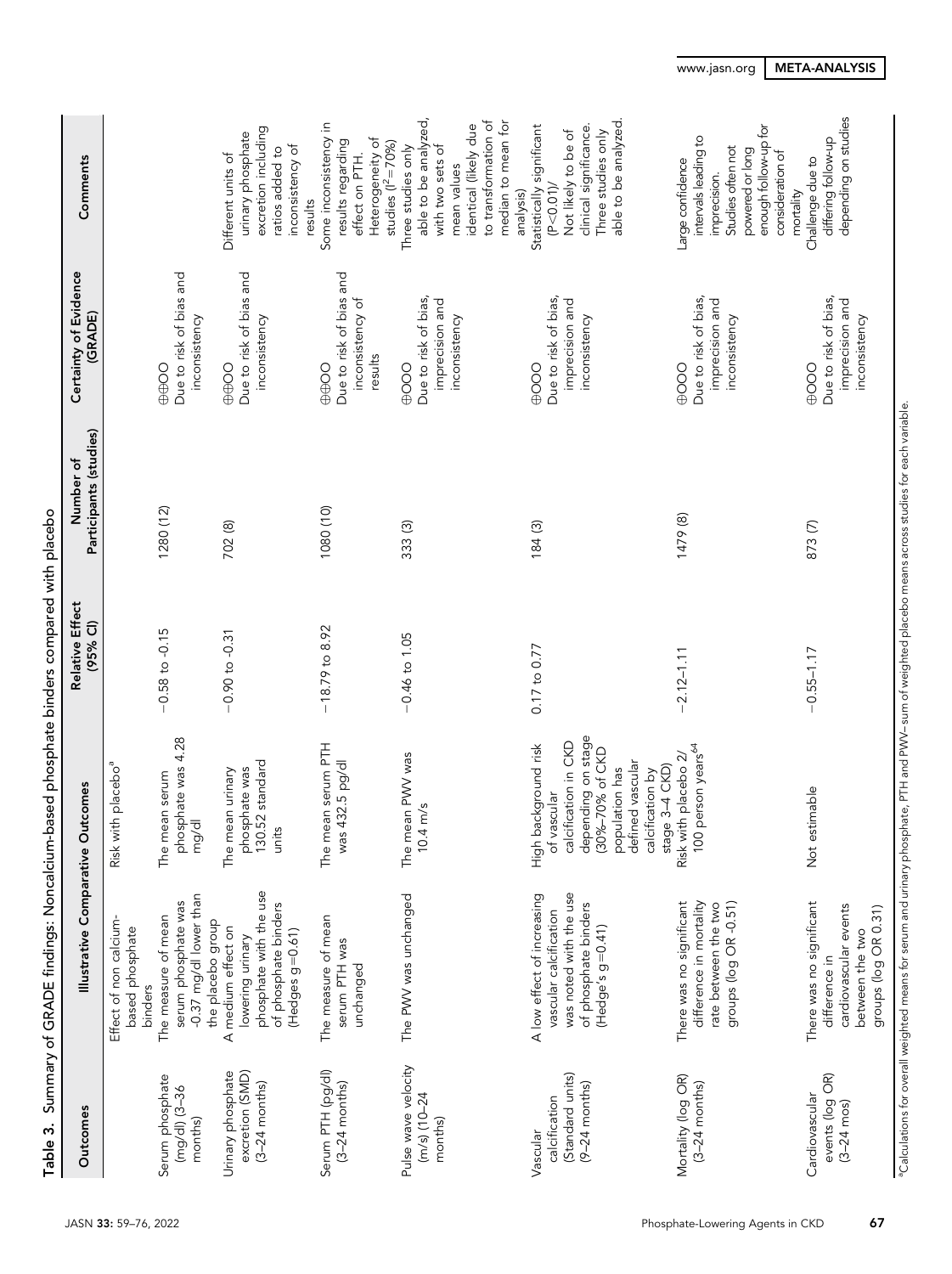|                                                              |     | <b>Treatment</b> |           |     | Control |           |           | Mean diff.                    | Weight  |
|--------------------------------------------------------------|-----|------------------|-----------|-----|---------|-----------|-----------|-------------------------------|---------|
| Study                                                        | N   | Mean             | <b>SD</b> | N   | Mean    | <b>SD</b> |           | with 95% CI                   | $(\% )$ |
| <b>Block 2012</b>                                            | 43  | 3.95             | .5        | 41  | 4.18    | .67       |           | $-0.23$ $[-0.48, 0.02]$       | 8.88    |
| <b>Chue 2013</b>                                             | 50  | 3.16             | .71       | 47  | 3.31    | .53       |           | $-0.15$ $[-0.40, 0.10]$       | 8.89    |
| Isakova 2013                                                 | 11  | 3.3              | .4        | 10  | 3.5     | .8        |           | $-0.20$ $[-0.73, 0.33]$       | 6.28    |
| Seifert 2013                                                 | 19  | 3.3              | .5        | 19  | 3.2     | .7        |           | $-0.10$ $[-0.29, 0.49]$       | 7.64    |
| Yokoyama 2014                                                | 57  | 4.37             | 1.27      | 29  | 5.62    | .89       |           | $-1.25$ [ $-1.77, -0.73$ ]    | 6.42    |
| <b>Block 2015</b>                                            | 72  | 3.8              | .6        | 69  | 4.4     | .6        |           | $-0.60$ [ $-0.80$ , $-0.40$ ] | 9.30    |
| Akizawa 2016                                                 | 80  | 4.49             | .93       | 82  | 5.49    | 1.23      |           | $-1.00$ [ $-1.34$ , $-0.66$ ] | 8.12    |
| Fishbane 2017                                                | 86  | 3.72             | .6        | 81  | 3.87    | .68       |           | $-0.15[-0.34, 0.04]$          | 9.33    |
| Liabeuf 2017                                                 | 39  | 3.7              | .6        | 39  | 3.9     | .6        |           | $-0.20$ $[-0.47, 0.07]$       | 8.75    |
| Riccio 2018                                                  | 35  | 3.72             | .48       | 34  | 4.3     | .7        |           | $-0.58$ [ $-0.86$ , $-0.30$ ] | 8.61    |
| lx 2019                                                      | 51  | 3.69             | .57       | 51  | 3.84    | .6        |           | $-0.15$ $[-0.38, 0.08]$       | 9.08    |
| Toussaint 2020                                               | 118 | 4.09             | .96       | 117 | 4.27    | 1.15      |           | $-0.18$ $[-0.45, 0.09]$       | 8.72    |
| <b>Overall</b>                                               |     |                  |           |     |         |           |           | $-0.37$ [ $-0.58$ , $-0.15$ ] |         |
| Heterogeneity: $T^2 = 0.12$ , $I^2 = 86.36\%$ , $H^2 = 7.33$ |     |                  |           |     |         |           |           |                               |         |
| Test of $\theta_i = \theta_i$ : Q(11) = 52.89, p = 0.00      |     |                  |           |     |         |           |           |                               |         |
| Test of $\theta = 0$ : t(11) = -3.30, p = 0.00               |     |                  |           |     |         |           |           |                               |         |
|                                                              |     |                  |           |     |         | $-2$      | 0<br>$-1$ | 1                             |         |
| Bandom-effects Sidik-Jonkman model                           |     |                  |           |     |         |           |           |                               |         |

Figure 3. Effect of noncalcium phosphate binders versus placebo on change in serum phosphate. Forest plot showing the effect of noncalcium phosphate binders compared with placebo on serum phosphate (mg/dl) at last measurement.

consistent with previous systematic reviews, with no evidence for benefit on clinical outcomes such as cardiovascular events or mortality.

A recent updated Cochrane systematic review, which included 104 studies (13,744 patients, the majority involving patients on dialysis), also reported that effects of phosphate binders on patient-important outcomes compared with placebo are uncertain.<sup>56</sup> For patients with stages  $3-5$ CKD not on dialysis, this Cochrane review, similar to our study, concluded that the effects of noncalcium-based phosphate binders on cardiovascular, vascular calcification, and bone outcomes compared with placebo or usual care, are also uncertain and they may incur constipation.

Evidence for any benefit of phosphate-lowering intervention has only been on the basis of epidemiologic studies and biologic plausibility. Although several historical cohort analyses suggest that prescription of phosphate binders in patients on dialysis are associated with improved survival,57–<sup>59</sup> with one observational study also reporting an association in patients with nondialysis  $\text{CKD}$ ,<sup>60</sup> these are only observational studies and do not prove causation.

Previous meta-analyses have reported reduction in mortality in the dialysis population associated with use of noncalcium-based phosphate binders, but only when compared with calcium-based binders,<sup>18,19</sup> and no reduction in adverse clinical events or mortality has been shown in

placebo-controlled RCTs. Results of our systematic review assessing RCTs in the nondialysis CKD population question the efficacy and safety of phosphate binders in this population, with no reported benefit apart from biochemical improvement in serum and urinary phosphate, but with associated increased risks of constipation and possibly vascular calcification.

The updated KDIGO CKD-MBD guidelines in 2017 amended a previous recommendation statement to maintain serum phosphate in the normal range for patients with CKD stages 3–5 to suggest treatment should focus on patients with overt hyperphosphatemia (on the basis of weak clinical evidence).<sup>15</sup> We highlight that the lack of evidence for a benefit of phosphate-lowering therapy in nondialysis CKD has predominantly involved studies in patients who are normophosphatemic, and studies of relatively short trial duration. Lack of cardiovascular or mortality benefit is not surprising perhaps, because most studies are between 3 and 9 months in duration, and it may, in fact, take several years to see any potential benefit of a sustained reduction in phosphate or FGF23. Longer RCTs, of at least 2–3 years in study design, are required to evaluate benefits on hard clinical outcomes.

Our systematic review also assessed the potential benefits of noncalcium phosphate binders on intermediate cardiovascular markers of PWV and vascular calcification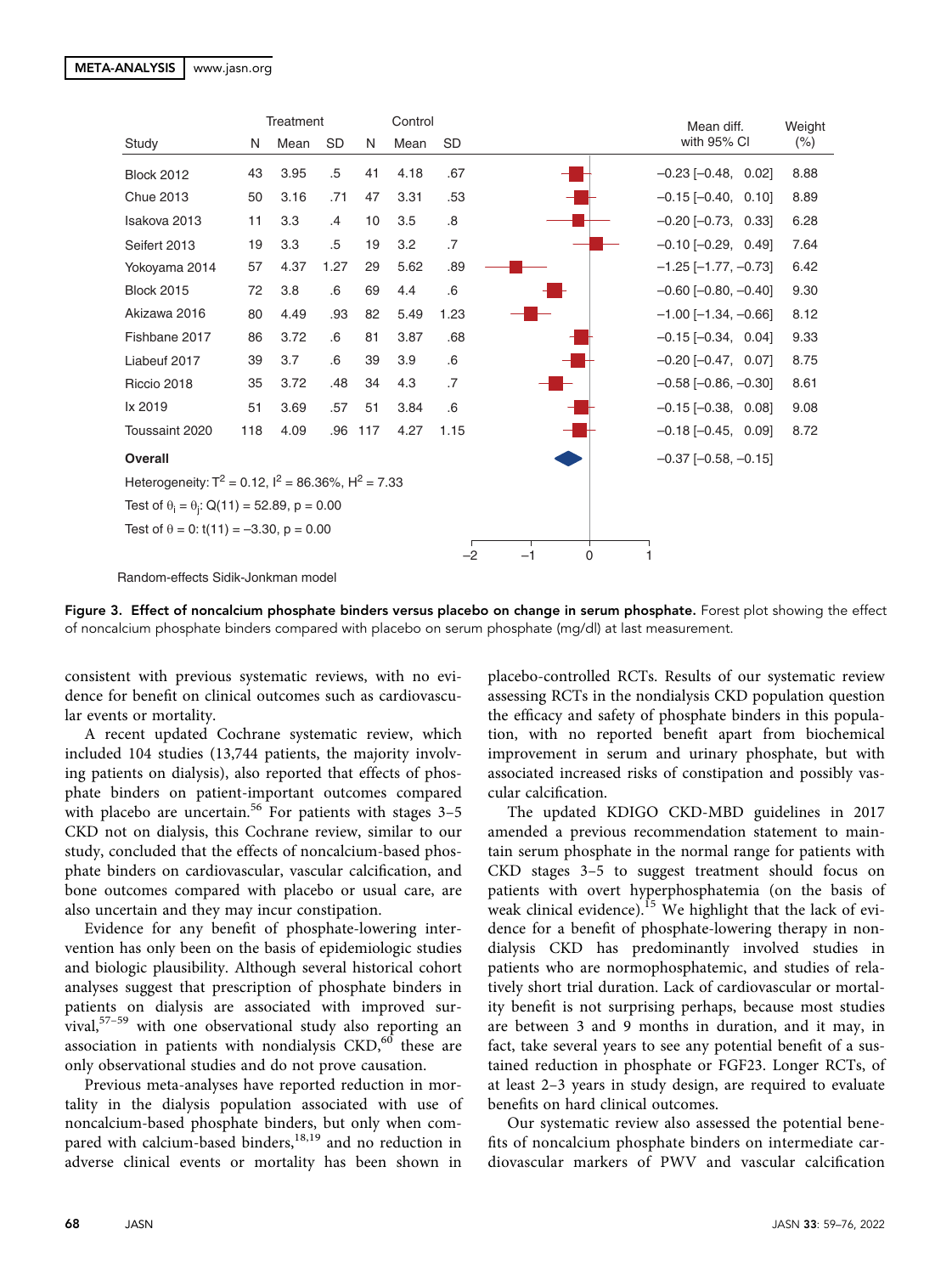| А |                                                                 |    | Treatment |             |     | Control     |           |              |   | Hedges's g                    | Weight |
|---|-----------------------------------------------------------------|----|-----------|-------------|-----|-------------|-----------|--------------|---|-------------------------------|--------|
|   | Study                                                           | N  | Mean      | <b>SD</b>   | N   | Mean        | <b>SD</b> |              |   | with 95% CI                   | (% )   |
|   | Block 2012 *                                                    | 43 |           | 597.7 331.2 | 41  | 833.2 541.9 |           |              |   | $-0.52$ [ $-0.95, -0.09$ ]    | 13.80  |
|   | Isakova 2013 *                                                  | 11 | 774       | 438         | 10  | 686         | 294       |              |   | $0.22$ [-0.60, 1.05]          | 7.68   |
|   | Seifert 2013 *                                                  | 19 | 659       | 240         | 19  | 750         | 245       |              |   | $-0.37$ $[-1.00, 0.26]$       | 10.33  |
|   | Urena-Torres 2014 &                                             | 17 | 14.5      | 6.4         | 12  | 22.5        | 10.9      |              |   | $-0.91$ [-1.67, -0.16]        | 8.52   |
|   | Yokoyama 2014 *                                                 | 57 | 216.3     | 135         | 29  | 356.3       | 145.4     |              |   | $-1.00$ [ $-1.47, -0.53$ ]    | 13.11  |
|   | Block 2015 *                                                    | 72 | 463       | 214         | 69  | 764         | 336       |              |   | $-1.07$ [ $-1.42$ , $-0.72$ ] | 15.35  |
|   | lx 2019 %                                                       | 50 | 400       | 118         | 51  | 478         | 130       |              |   | $-0.62$ [ $-1.02$ , $-0.23$ ] | 14.47  |
|   | Toussaint 2020 #                                                | 97 | 19.2      | 9.2         | 105 | 22.4        | 11.4      |              |   | $-0.31$ [ $-0.58$ , $-0.03$ ] | 16.75  |
|   | Overall                                                         |    |           |             |     |             |           |              |   | $-0.61$ [ $-0.90, -0.31$ ]    |        |
|   | Heterogeneity: $\tau^2 = 0.11$ , $I^2 = 68.75\%$ , $H^2 = 3.20$ |    |           |             |     |             |           |              |   |                               |        |
|   | Test of $\theta_i = \theta_i$ : Q(7) = 19.11, p = 0.01          |    |           |             |     |             |           |              |   |                               |        |
|   | Test of $\theta = 0$ : t(7) = -4.07, p = 0.00                   |    |           |             |     |             |           |              |   |                               |        |
|   |                                                                 |    |           |             |     |             |           | $-2$<br>$-1$ | 0 |                               |        |
|   | Random-effects Sidik-Jonkman model                              |    |           |             |     |             |           |              |   |                               |        |

| в |                                                                   |    |       | Treatment   |    | Control      |        |                         | Mean diff.                       | Weight |
|---|-------------------------------------------------------------------|----|-------|-------------|----|--------------|--------|-------------------------|----------------------------------|--------|
|   | Study                                                             | N  | Mean  | SD          | N  | Mean         | SD     |                         | with 95% CI                      | (% )   |
|   | <b>Block 2012</b>                                                 | 43 | 93.6  | 111.71 41   |    | 120.18 91.51 |        |                         | $-26.58$ $[-70.37, 17.21]$       | 6.06   |
|   | Chue 2013                                                         | 50 | 54.1  | 30.5        | 47 | 54.2         | 25.2   |                         | $-0.10$ $[-11.27, 11.07]$        | 13.95  |
|   | Isakova 2013                                                      | 11 | 68.9  | 43          | 10 | 49.8         | 18     |                         | 19.10 [-9.64, 47.84]             | 9.24   |
|   | Seifert 2013                                                      | 19 | 77    | 53          | 19 | 71           | 13     |                         | $6.00$ [-18.54, 30.54]           | 10.35  |
|   | Yokoyama 2014                                                     | 57 | 204.7 | 141.1       | 29 | 227.9        | 164.5  |                         | $-23.20$ [ $-89.95$ , 43.55]     | 3.36   |
|   | <b>Block 2015</b>                                                 | 72 | 100.9 | 65.8        | 69 | 147.8        | 95.4   |                         | $-46.90$ [ $-73.85$ , $-19.95$ ] | 9.70   |
|   | Fishbane 2017                                                     | 86 | 106.2 | 86.3        | 81 | 100.1        | 64.6   |                         | $6.10$ $[-17.13, 29.33]$         | 10.72  |
|   | Liabeuf 2017                                                      | 39 | 96.7  | 44.6        | 39 | 95.3         | 43.1   |                         | 1.40 [-18.07, 20.87]             | 11.77  |
|   | Riccio 2018                                                       | 35 | 82.2  | 34          | 34 | 87.8         | 28.3   |                         | $-5.60$ $[-20.38,$<br>9.18       | 13.06  |
|   | lx 2019                                                           | 50 | 116.5 | 83.2        | 51 | 144.3        | 103.5  |                         | $-27.80$ [ $-64.47$ ,<br>8.87    | 7.39   |
|   | Toussaint 2020                                                    | 99 |       | 232.8 233.3 | 99 | 196.4        | 160.5  |                         | 36.40 [-19.38, 92.18]            | 4.40   |
|   | Overall                                                           |    |       |             |    |              |        |                         | $-4.94$ [ $-18.79$ ,<br>8.92]    |        |
|   | Heterogeneity: $\tau^2 = 325.63$ , $I^2 = 70.06\%$ , $H^2 = 3.34$ |    |       |             |    |              |        |                         |                                  |        |
|   | Test of $\theta_i = \theta_i$ : Q(10) = 19.28, p = 0.04           |    |       |             |    |              |        |                         |                                  |        |
|   | Test of $\theta = 0$ : t(10) = -0.70, p = 0.40                    |    |       |             |    |              |        |                         |                                  |        |
|   |                                                                   |    |       |             |    |              | $-100$ | $-50$<br>50<br>$\Omega$ | 100                              |        |

Random-effects Sidik-Jonkman model

|                                                                |     | Treatment      |                 |    | Control        |       |        |     |       | Mean diff.                          |                       | Weight  |
|----------------------------------------------------------------|-----|----------------|-----------------|----|----------------|-------|--------|-----|-------|-------------------------------------|-----------------------|---------|
| Study                                                          | N   | Mean           | <b>SD</b>       | N  | Mean           | -SD   |        |     |       | with 95% CI                         |                       | $(\% )$ |
| <b>Block 2012</b>                                              |     | 43 348.8 901.8 |                 | 41 | 320            | 590.6 |        |     |       | 28.80 [-298.89, 356.49]             |                       | 1.18    |
| Isakova 2013                                                   | 11  | 144            | 65.4            | 10 | 93.5           | 31.4  |        |     | 50.50 |                                     | $[5.85, 95.15]$ 23.32 |         |
| <b>Block 2015</b>                                              |     | 72 184.7 141.5 |                 |    | 69 217.5 182.5 |       |        |     |       | $-32.80$ $[-86.57,$                 | 20.97 20.10           |         |
| Fishbane 2017                                                  | 86  | 256.9 195.2    |                 |    | 81 309.7 289.8 |       |        |     |       | $-52.80$ [ $-127.35$ , 21.75] 14.26 |                       |         |
| Liabeuf 2017                                                   | 39  | 218.1 104.7    |                 |    | 39 210.8 111.6 |       |        |     |       | 7.30 [-40.73,                       | 55.33 22.09           |         |
| Toussaint 2020                                                 | 103 |                | 293.6 196.2 100 |    | 332            | 218   |        |     |       | $-38.40$ $[-95.42,$                 | 18.62]                | 19.05   |
| Overall                                                        |     |                |                 |    |                |       |        |     |       | $-7.71$ $[-43.90,$                  | 28.471                |         |
| Heterogeneity: $T^2 = 942.73$ , $I^2 = 50.20\%$ , $H^2 = 2.01$ |     |                |                 |    |                |       |        |     |       |                                     |                       |         |
| Test of $\theta_i = \theta_i$ : Q(5) = 10.10, p = 0.07         |     |                |                 |    |                |       |        |     |       |                                     |                       |         |
| Test of $\theta = 0$ : t(5) = -0.42, p = 0.68                  |     |                |                 |    |                |       |        |     |       |                                     |                       |         |
|                                                                |     |                |                 |    |                |       | $-200$ | 200 | 400   |                                     |                       |         |

Random-effects Sidik-Jonkman model

|                                                                     |     | Treatment      |             |    | Control         |           | Mean diff.                              | Weight |
|---------------------------------------------------------------------|-----|----------------|-------------|----|-----------------|-----------|-----------------------------------------|--------|
| Study                                                               | N   | Mean           | <b>SD</b>   | N  | Mean            | SD        | with 95% CI                             | (% )   |
| Chue 2013                                                           | 50  | 68.8           | 31.6        | 47 |                 | 66.6 24.1 | 2.20 [-9.04, 13.44] 13.27               |        |
| Seifert 2013                                                        | 19  |                | 159.5 267.5 | 19 |                 | 135 213.1 | 24.50 [-129.28, 178.28]                 | 6.65   |
| Urena-Torres 2014                                                   | 17  | 58.8           | 20.6        | 12 |                 | 63.7 21.7 | $-4.90$ $[-20.46, 10.66]$ 13.20         |        |
| Yokoyama 2014                                                       |     | 57 285.3 293.6 |             |    | 29 614.6 671.4  |           | $-329.30$ [ $-533.05$ , $-125.55$ ]     | 4.82   |
| <b>Block 2015</b>                                                   |     | 72 118.5       | 92.3        |    | 69 184.7 166.6  |           | $-66.20$ [ $-110.41$ , $-21.99$ ] 12.32 |        |
| Fishbane 2017                                                       |     | 86 117.9       | 85.1        |    | 81 139.3 98.3   |           | $-21.40$ $[-49.24,$<br>6.44] 12.92      |        |
| Liabeuf 2017                                                        |     | 39 121.5       | 62.3        |    | 39 131.2 100.1  |           | $-9.70$ [ $-46.70$<br>27.30 12.61       |        |
| lx 2019                                                             |     | 50 113.5       | 71.2        |    | 51 177.2 184.2  |           | –63.70 [–118.37,<br>$-9.03$ ] 11.84     |        |
| Toussaint 2020                                                      | 100 |                | 179 143.1   |    | 100 200.8 164.7 |           | $-21.80$ $[-64.56,$<br>20.96] 12.38     |        |
| Overall                                                             |     |                |             |    |                 |           | $-36.99$ $[-92.98,$<br>19.011           |        |
| Heterogeneity: $\tau^2 = 6119.02$ , $I^2 = 96.77\%$ , $H^2 = 30.99$ |     |                |             |    |                 |           |                                         |        |
| Test of $\theta_i = \theta_i$ : Q(8) = 24.94, p = 0.00              |     |                |             |    |                 |           |                                         |        |
| Test of $\theta = 0$ : t(8) = -1.29, p = 0.20                       |     |                |             |    |                 |           |                                         |        |
|                                                                     |     |                |             |    |                 |           | $-200$<br>200<br>$-400$<br>$-600$       |        |
| Random-effects Sidik-Jonkman model                                  |     |                |             |    |                 |           |                                         |        |

Figure 4. Effect of noncalcium phosphate binders on change in urinary phosphate, PTH, c-terminal FGF23 (cFGF23), and intact FGF23 (iFGF23). (A) Forest plot showing the effect of noncalcium phosphate binders compared with placebo on urinary phosphate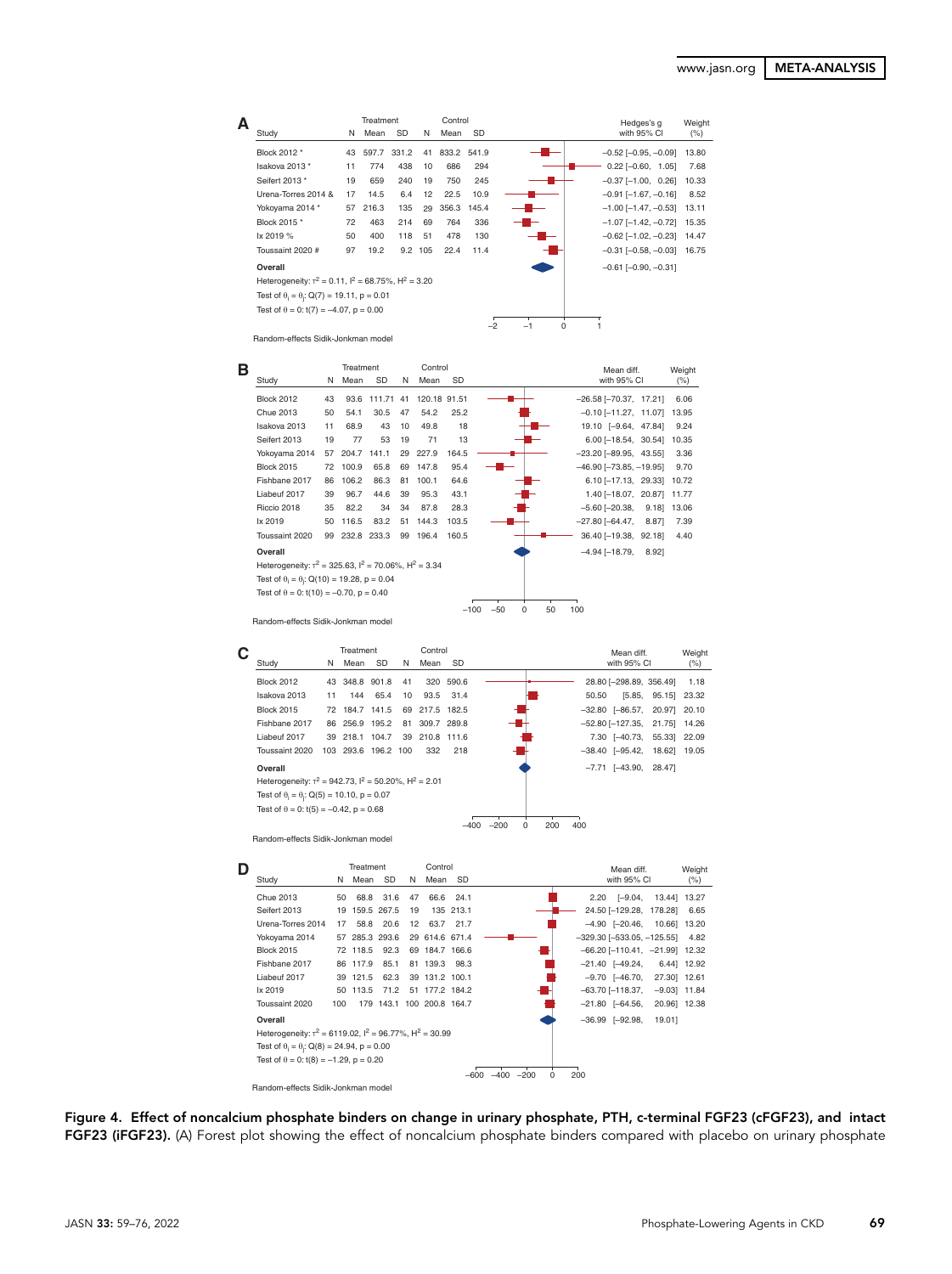when compared with placebo or no study medication, although few RCTs have assessed these parameters as primary end points in patients with nondialysis CKD. Abnormalities of mineral metabolism in CKD are associated with the development of vascular calcification, increased arterial stiffness, and greater cardiovascular morbidity, and mortality.<sup>4,5</sup> Use of intermediate cardiovascular markers in RCTs have allowed for smaller sample sizes than studies assessing "harder" end points of cardiovascular events or death, and PWV and vascular calcification are considered valid surrogates for cardiovascular morbidity and mortality. No evidence for a benefit was seen with phosphate binders compared with placebo, or combined placebo and no study medication, for PWV in our metaanalysis. There was an increased risk of vascular calcification observed with noncalcium phosphate binders compared with placebo, although with very low-level evidence. This finding was first highlighted in the study by Block et al,<sup>22</sup> which raised concern about phosphate binder use in the nondialysis CKD population, although that outcome was thought to be largely a result of the calcium-based phosphate binder arm in that RCT. The reason why noncalcium-based phosphate binders would result in greater vascular calcification is unclear, and only three trials assessing this outcome, with significant heterogeneity, were included for analysis in our systematic review. One possible explanation may be the trend toward a higher serum calcium with noncalcium-based binders when compared with placebo.

Most of the RCTs included in our systematic review involved patients who had serum phosphate levels within the normal reference range, but with increased FGF23 levels. Studies have reported that vascular calcification was associated with elevated FGF23 levels independent of serum phosphate,<sup>61</sup> and even modest serum phosphate elevations within the normal laboratory range were associated with arterial calcification and cardiovascular events.<sup>8</sup> Normalizing a positive phosphate balance, and lowering serum FGF23, is considered a potential strategy to reduce cardiovascular risk in CKD, although a recent meta-analysis did not show an exposure-response relationship between FGF23 and cardiovascular or noncardiovascular outcomes in populations with and without known CKD.<sup>62</sup>

Interestingly, the three RCTs in our systematic review that included patients with the most advanced CKD (and hyperphosphatemia) reported reduction in serum concentrations of intact FGF2332,45,46 and one also reported reduction in the composite outcome of hospital admission, mortality and cardiovascular outcomes with the use of ferric citrate.<sup>45</sup> This composite end-point was a secondary outcome of this study by Block et al. however, and the trial was an open-label, single-center study, with 37% of those in the usual care arm receiving phosphate binders, including calcium-based binders. Perhaps targeting patients with elevated rather than normal serum phosphate may be more appropriate, given the lack of evidence for benefit of phosphate-lowering therapy in patients with nondialysis CKD in whom serum phosphate levels are normal, as highlighted in our systematic review.

Globally, calcium-based phosphate binders are the most commonly prescribed phosphate-lowering therapy, although exogenous calcium has been associated with the development and progression of vascular calcification.<sup>18,19</sup> Minimizing exogenous calcium through reducing exposure to calciumbased phosphate binders within the CKD population has been suggested to be beneficial, with meta-analyses showing mortality benefits of noncalcium containing phosphate binders over calcium-based binders, predominantly in patients on dialysis.<sup>18,19</sup> Our systematic review targeted noncalciumbased phosphate-lowering therapy to eliminate the complication of exogenous calcium in calcium-based binders, although only one placebo-controlled RCT was found in the nondialysis CKD population, which assessed calcium-based binders, <sup>48</sup> and this study was excluded from our meta-analyses. Of note, this was only a 12-week trial that showed a reduction in serum phosphate and PTH with calcium-based binders compared with placebo.

We report low-level evidence for an increase in adverse events for phosphate-lowering interventions in contrast to placebo, particularly related to an increased risk of constipation. Noncalcium-based phosphate binders have been associated with gastrointestinal side effects due to the nature of their role in intestinal phosphate binding. Nicotinamide, the only phosphate-lowering treatment included in our study that is not a phosphate binder, also has considerable adverse gastrointestinal effects, as reported in one placebo-controlled RCT included in our systematic review.<sup>26</sup> Phosphate-lowering therapy contributes to a high pill burden, associated with poor adherence, and potentially impaired health-related quality of life. Any degree of clinical benefit needs to be assessed against cost and pill burden of phosphate-lowering agents in longer-term follow up trials in the nondialysis CKD population.

Figure 4. (continued) at last measurement. (Units for urinary phosphate: \* mq/day; # mmol/L; and mmol/day; % 24hr phosphate:creatinine mg/g; \$spot urine phosphate:creatinine ratio mg/mg). (B) Forest plot showing the effect of noncalcium phosphate binders compared with placebo on PTH (pg/ml) at last measurement. (C) Forest plot showing the effect of noncalcium phosphate binders compared with placebo on cFGF23 (RU/ml) at last measurement. (D) Forest plot showing the effect of noncalcium phosphate binders compared with placebo on iFGF23 (pg/ml) at last measurement.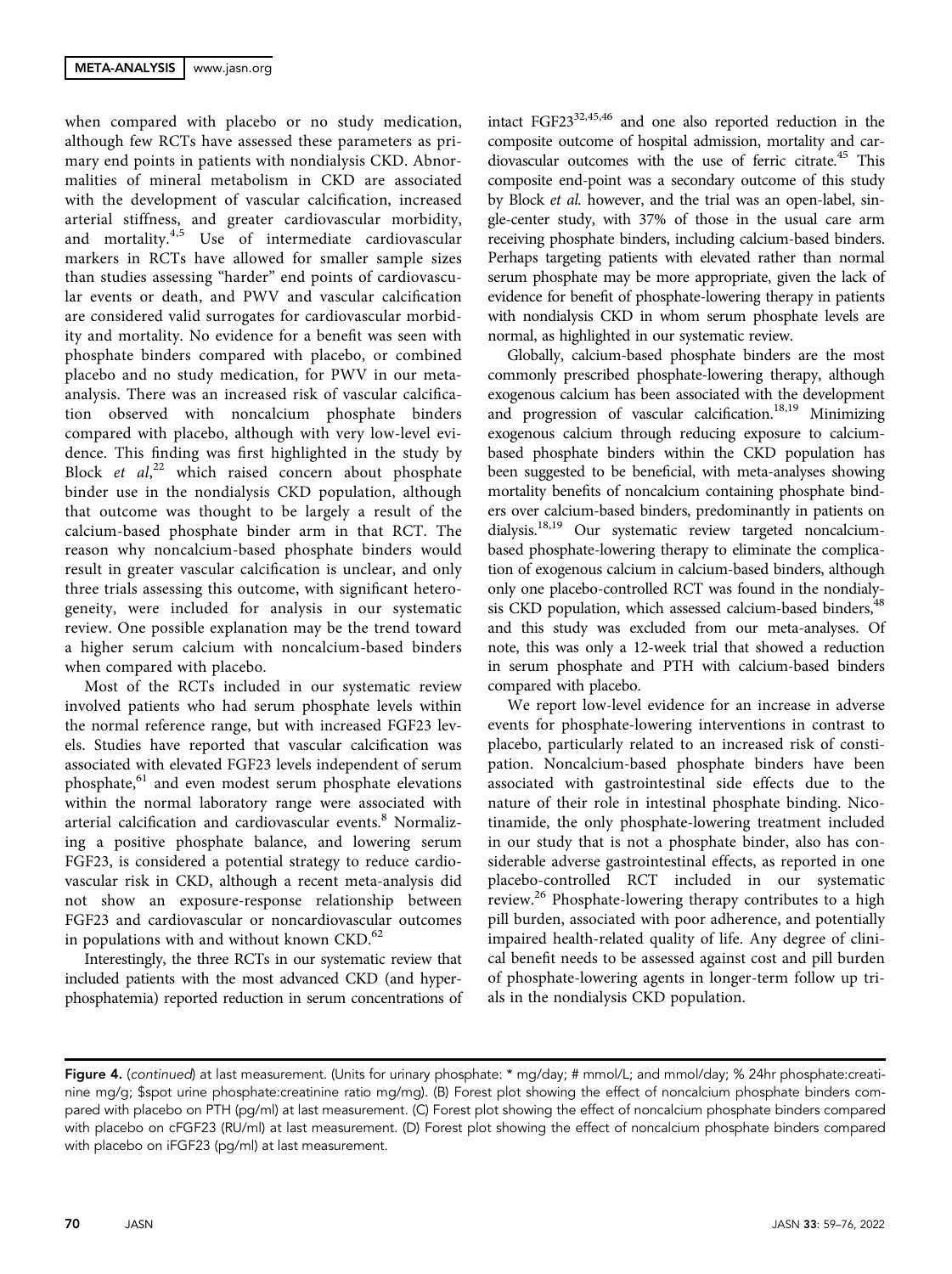

Random-effects Sidik-Jonkman model

| в |                                                                |    | Treatment |           |    | Control       |           |                | Hedges's g                 | Weight |
|---|----------------------------------------------------------------|----|-----------|-----------|----|---------------|-----------|----------------|----------------------------|--------|
|   | Study                                                          | N  | Mean      | <b>SD</b> | N  | Mean          | <b>SD</b> |                | with 95% CI                | (%)    |
|   | Block 2012 #                                                   | 43 | 1414.21   | 1911.01   | 41 | 625.83 874.48 |           |                | $0.52$ [0.09, 0.95]        | 44.60  |
|   | Seifert 2013 *                                                 | 19 | 5523      | 9501      | 19 | 3575          | 2978      |                | $0.27$ [-0.35, 0.90] 21.89 |        |
|   | Toussaint 2020 *                                               | 29 | 2768      | 4980 33   |    | 828           | 1604      |                | 0.53 [0.03, 1.03] 33.51    |        |
|   | Overall                                                        |    |           |           |    |               |           |                | 0.47<br>[0.17, 0.77]       |        |
|   | Heterogeneity: $\tau^2 = 0.00$ , $I^2 = 4.39\%$ , $H^2 = 1.05$ |    |           |           |    |               |           |                |                            |        |
|   | Test of $\theta_i = \theta_i$ : Q(2) = 0.50, p = 0.78          |    |           |           |    |               |           |                |                            |        |
|   | Test of $\theta = 0$ : t(2) = 3.10, p = 0.00                   |    |           |           |    |               |           |                |                            |        |
|   |                                                                |    |           |           |    |               | $-.5$     | .5<br>$\Omega$ |                            |        |

Random-effects Sidik-Jonkman model



Random-effects Sidik-Jonkman model

| D | Study                                                           | Yes      | Treatment<br><b>No</b> | Yes         | Control<br>No |                         | Log odds-ratio<br>with 95% CI | Weight<br>$(\% )$ |
|---|-----------------------------------------------------------------|----------|------------------------|-------------|---------------|-------------------------|-------------------------------|-------------------|
|   | Seifert 2013                                                    | $\Omega$ | 19                     | $\Omega$    | 19            |                         | $0.00$ [-8.79, 8.79]          | 0.95              |
|   | Urena-Torres 2014                                               | 3        | 20                     | $\Omega$    | 12            |                         | $2.89$ [-3.45, 9.23]          | 1.80              |
|   | Yokoyama 2014                                                   | 1        | 59                     | $\mathbf 0$ | 30            |                         | $1.63$ [-4.89, 8.14]          | 1.71              |
|   | <b>Block 2015</b>                                               | 4        | 71                     | 3           | 70            |                         | $0.27$ [-1.26, 1.81]          | 23.08             |
|   | Fishbane 2017                                                   | 3        | 114                    | 3           | 113           |                         | $-0.01$ [ $-1.63$ , 1.61]     | 21.24             |
|   | Liabeuf 2017                                                    | 1        | 38                     | $\Omega$    | 39            |                         | $2.33$ [-4.19, 8.84]          | 1.71              |
|   | Toussaint 2020                                                  | 15       | 123                    | 12          | 128           |                         | $0.26$ [-0.54, 1.06]          | 49.51             |
|   | Overall                                                         |          |                        |             |               |                         | $0.31$ $[-0.55, 1.17]$        |                   |
|   | Heterogeneity: $\tau^2 = 0.22$ , $I^2 = 15.94\%$ , $H^2 = 1.19$ |          |                        |             |               |                         |                               |                   |
|   | Test of $\theta_i = \theta_i$ : Q(6) = 1.32, p = 0.97           |          |                        |             |               |                         |                               |                   |
|   | Test of $\theta = 0$ : t(6) = 0.71, p = 0.48                    |          |                        |             |               |                         |                               |                   |
|   |                                                                 |          |                        |             |               | 5<br>$-5$<br>0<br>$-10$ | 10                            |                   |

Random-effects Sidik-Jonkman model

Figure 5. Effect of noncalcium phosphate binders on change in PWV, in vascular calcification, on mortality, and on cardiovascular events. (A) Forest plot showing the effect of noncalcium phosphate binders compared with placebo on PWV (m/s) at last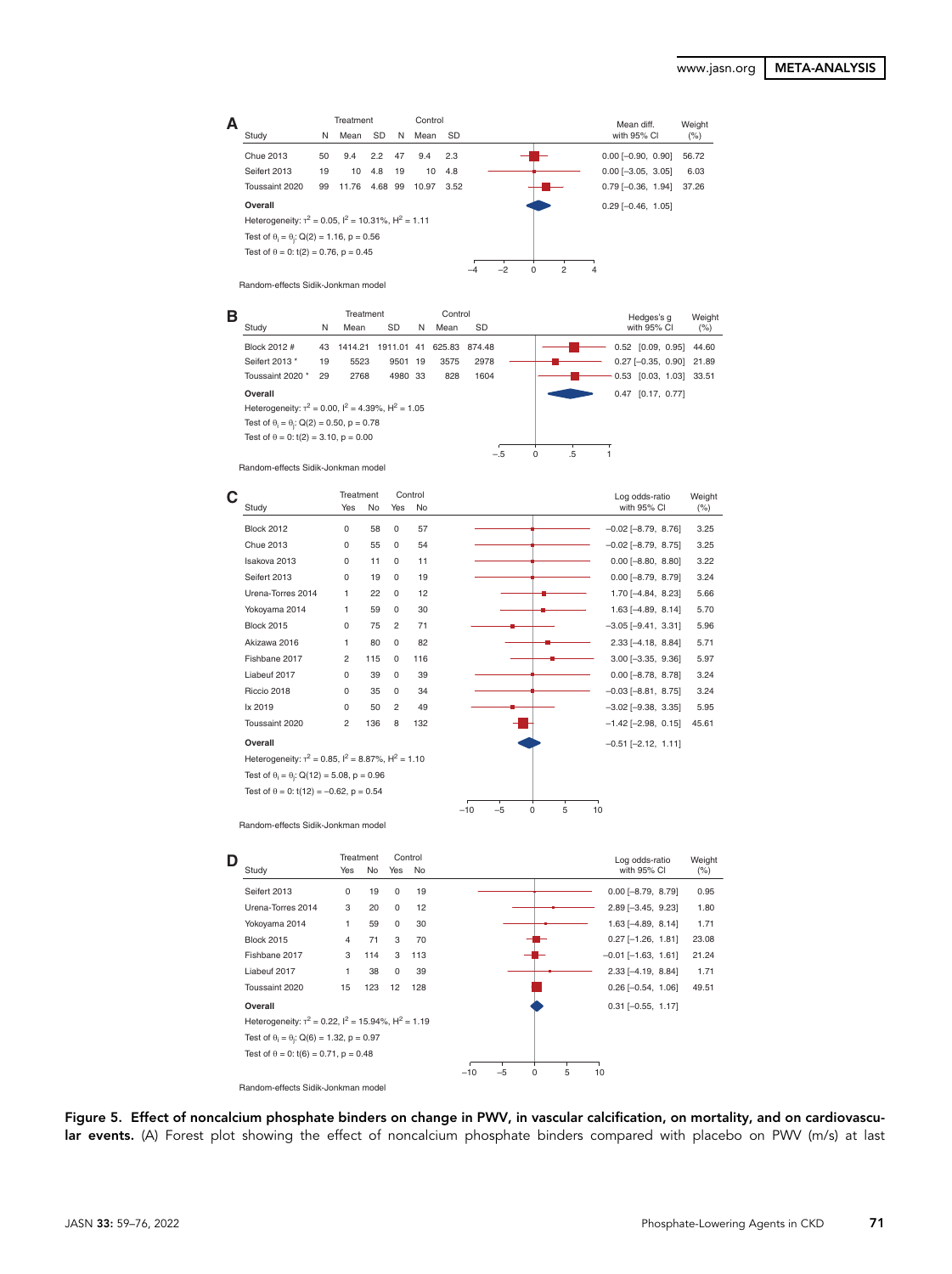| <b>Adverse Effect</b> | Noncalcium Phosphate Binders versus<br>Placebo                       | <b>Noncalcium Phosphate</b><br><b>Binders Versus Combined Placebo and</b><br><b>No Study Medication</b> |
|-----------------------|----------------------------------------------------------------------|---------------------------------------------------------------------------------------------------------|
| Constipation          | Increased risk, moderate certainty evidence<br>$0.93$ (0.02 to 1.83) | Uncertain effect 0.86 (-0.02 to 1.75)                                                                   |
| Diarrhea              | Uncertain effect 0.57 (-0.56 to 1.70)                                | Uncertain effect 0.57 (-0.56 to 1.70)                                                                   |
| Nausea                | Uncertain effect 0.61 (-01.5 to 1.37)                                | Uncertain effect 0.58 (-0.14 to 1.29)                                                                   |

Table 4. Summary of differences in gastrointestinal adverse effects<sup>a</sup>

<sup>a</sup>Log OR with 95% CI.

Our study reports that noncalcium phosphate binders may reduce urinary phosphate excretion, although Stremke et al. questioned the role and reliability of urinary phosphate measurement as an indicator of dietary phosphate intake and absorption in patients with CKD, reporting that urinary phosphate excretion was more tightly correlated with wholebody phosphate balance than intestinal phosphate absorption.63 Low urinary phosphate excretion in fact may indicate a positive phosphate balance, rather than a low net intestinal load, with phosphate balance influenced by serum phosphate and PTH, and dietetic and pharmacologic interventions; and adding to the argument that changes to biochemical parameters, such as urinary phosphate, do not necessarily relate to clinical or patient-centered outcomes when assessing phosphate-lowering treatments.

The strengths of this review include a comprehensive overview of the evidence, risk of bias assessment, use of the GRADE approach to assess the certainty of evidence and subgroup analysis of outcomes with high heterogeneity. These strengths should be balanced against the limitations of the systematic review, which include a high degree of heterogeneity due to moderately low numbers of study participants and short follow-up times. There was also clinical heterogeneity in participant characteristics of baseline kidney function, diabetes status, serum phosphate levels, and study level characteristics of dosage of phosphate-lowering agents, intervention in the control groups, follow-up duration, and study outcomes. Other limitations of the systematic review include imprecision of estimates, and poor directness of results (short-term studies performed in limited number of countries).

Given the high prevalence of CKD-MBD, which contributes to a disproportionate burden of cardiovascular disease, skeletal complications, and death in patients with CKD, this systematic review is an important contribution, summarizing existing evidence on phosphate-lowering interventions and adding to the clinical trial data. This review raises further concern about the paucity of proven benefits of phosphate binder therapy in the nondialysis CKD population, albeit predominantly with normophosphatemia and mild hyperphosphatemia in the RCTs to date. Specifically, these results question the value of phosphate binders to lower serum phosphate and FGF23 levels in an attempt to reduce the burden of cardiovascular disease. Further studies should be adequately powered, and perhaps targeted to those with positive phosphate balance, to assess the utility of phosphate-lowering strategies on patient-level outcomes.

## DISCLOSURES

C. Hawley reports having consultancy agreements with GlaxoSmithKline, Janssen, and Otsuka; reports receiving research funding from Abbott product supply, Amgen, Bayer product supply, Baxter, Baxter product supply, Janssen Cilag, Otsuka, and Shire study grant; reports receiving honoraria from Janssen paid to university, GlaxoSmithKline consultancy fees paid to the university; and other interests/relationships with National Health and Medical Research Council of Australia via the grants panel, Kidney Health Australia (KHA) via involvement with consumers in relation to clinical trials and interact with KHA in these activities, and Polycystic Kidney Disease Australia Foundation as a Board Member. D.W. Johnson reports receiving consultancy fees, research grants, speaker's honoraria, and travel sponsorships from Amgen, AstraZeneca, AWAK, Bayer, Baxter Healthcare, Boehringer Ingelheim, Fresenius Medical Care, Lilly, and ONO; reports being a scientific advisor or member of the American Journal of Kidney Disease, Australian and New Zealand Society of Nephrology Councilor, Clinical Journal of the American Society of Nephrology, Cochrane Kidney and Transplant Group, International Society of Peritoneal Dialysis Immediate Past President, the National Health & Medical Research Council Academy, Peritoneal Dialysis International, and Past International Society of Nephrology Councilor; reports other interests/relationships with Amgen (accommodation sponsorship), Kidney Health Australia (Advisor), Past International Society of Nephrology Councilor, International Society for Peritoneal Dialysis Immediate Past President, and Australian and New Zealand Society of Nephrology President; reports being a current recipient of an Australian National Health and Medical Research Council Leadership Investigator Grant; and reports being supported by an Australian Government National Health and Medical Research Council Leadership Investigator Grant. G.A. Block reports receiving research grants from Akebia, Ardelyx, GSK, and Keryx Inc.; reports having consultancy agreements with Akebia, Keryx, Kirin, and Reata; reports having an ownership interest in Ardelyx and Reata; reports receiving honoraria from Amgen

Figure 5. (continued) measurement. (B) Forest plot showing the effect of noncalcium phosphate binders compared with placebo on vascular calcification score at last measurement. (C) Forest plot showing the effect of noncalcium phosphate binders compared with placebo on mortality. (D) Forest plot showing the effect of noncalcium phosphate binders compared with placebo on nausea.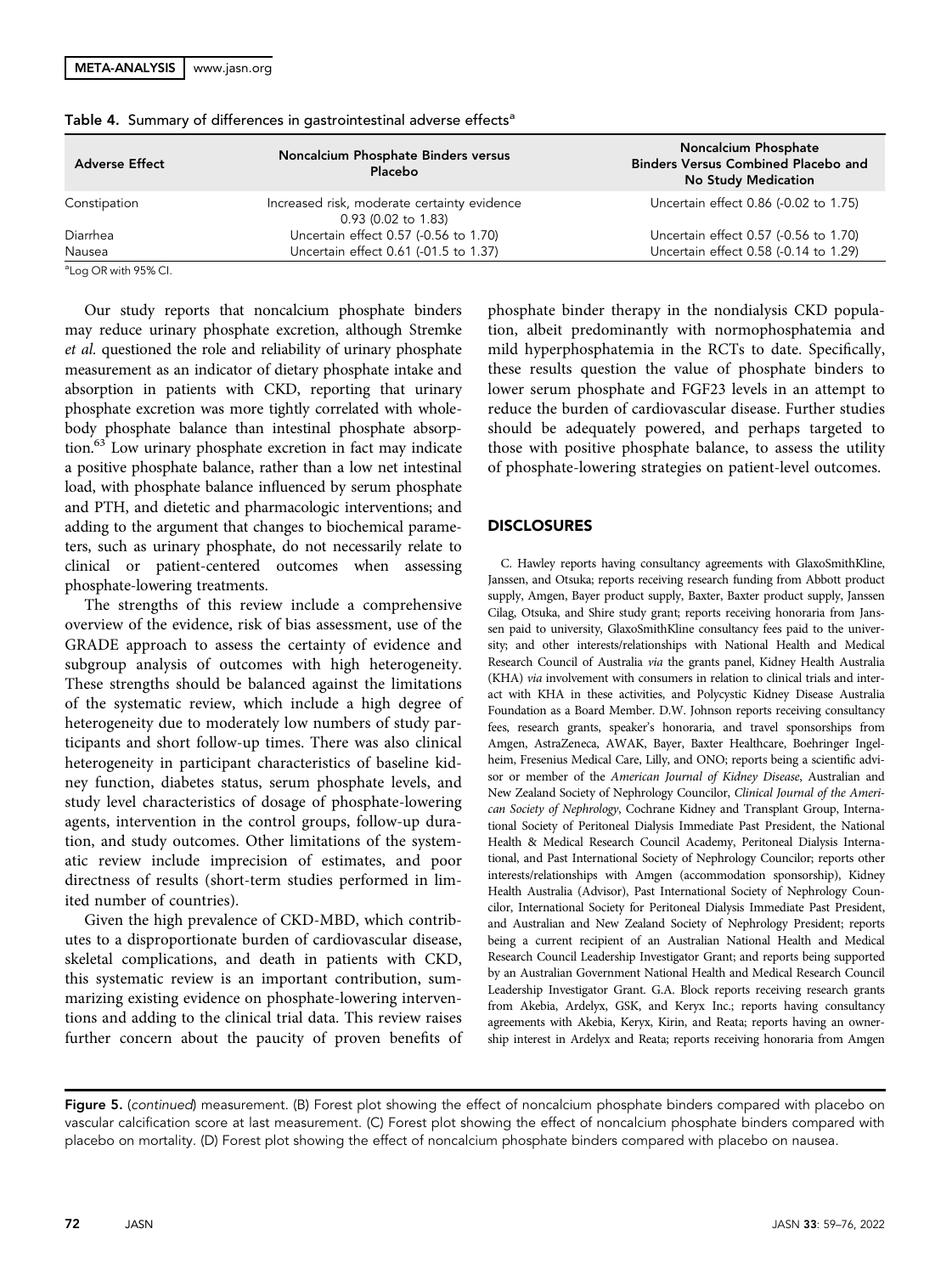|                                                                       | Treatment      |    |                | Control |                                | Log odds-ratio          | Weight |
|-----------------------------------------------------------------------|----------------|----|----------------|---------|--------------------------------|-------------------------|--------|
| Study                                                                 | Yes            | No | Yes            | No      |                                | with 95% CI             | $(\%)$ |
| <b>Block 2012</b>                                                     | $\overline{7}$ | 51 | 0              | 57      |                                | $4.36$ [-1.89, 10.61]   | 1.99   |
| Seifert 2013                                                          | 1              | 18 | 0              | 19      |                                | $2.36$ [-4.18, 8.89]    | 1.83   |
| Urena-Torres 2014                                                     | 2              | 21 | 0              | 12      |                                | $2.44$ [-3.95, 8.83]    | 1.91   |
| Yokoyama 2014                                                         | $\overline{7}$ | 53 | 2              | 28      |                                | $0.61$ [-1.02, 2.25]    | 16.31  |
| <b>Block 2015</b>                                                     | 14             | 61 | $\overline{4}$ | 69      |                                | $1.38$ [0.21, 2.54]     | 22.11  |
| Akizawa 2016                                                          | 13             | 68 | 8              | 74      |                                | $0.57$ [-0.37,<br>1.51  | 25.30  |
| Fishbane 2017                                                         | 22             | 95 | 15             | 101     |                                | $0.44$ [-0.27, 1.16]    | 28.60  |
| Liabeuf 2017                                                          | 4              | 35 | 0              | 39      |                                | $3.80$ [-2.49, 10.09]   | 1.96   |
| Overall                                                               |                |    |                |         |                                | $0.93$ $[0.02,$<br>1.83 |        |
| Heterogeneity: $\tau^2$ = 0.62, $I^2$ = 50.00%, H <sup>2</sup> = 2.00 |                |    |                |         |                                |                         |        |
| Test of $\theta_i = \theta_i$ : Q(7) = 4.65, p = 0.70                 |                |    |                |         |                                |                         |        |
| Test of $\theta = 0$ : t(7) = 2.00, p = 0.05                          |                |    |                |         |                                |                         |        |
|                                                                       |                |    |                |         | 5<br>$\mathbf 0$<br>10<br>$-5$ |                         |        |

Random-effects Sidik-Jonkman model

Figure 6. Effect of noncalcium phosphate binders on constipation. Forest plot showing the effect of noncalcium phosphate binders compared with placebo on constipation.

and Kirin; reports being a scientific advisor or member of Ardelyx, CJASN, Kirin, and Reata; and reports other interests/relationships through previously being on the Executive Steering Committee of KDIGO, Medical Director at Davita, and previous employment at Reata, and is a current Director for Ardelyx. G.J. Elder has received honoraria, travel support and research funding from Amgen, Sanofi, and Shire. N.D. Toussaint has received honoraria, travel support, and research funding from Amgen, Shire, Takeda and Sanofi. N. Lioufas reports receiving research funding from the Australian Commonwealth Government (Research Training Program Scholarship). S.V. Badve has served on the advisory boards of AstraZeneca, Bayer, and Vifor; reports receiving speaker's honoraria from Amgen, Bayer, Pfizer, Vifor Pharma, outside of the submitted work, all fees paid to his institution; reports receiving research funding from Bayer and reports being supported by a John Chalmers Clinical Research Fellowship with the support of Servier from The George Institute for Global Health, Australia. All remaining authors have nothing to disclose.

# FUNDING

None.

## ACKNOWLEDGMENTS

C. Hawley, N. Lioufas, E. Pascoe, and N. Toussaint were responsible for the study design, statistical analysis, and interpretation; N. Lioufas and N. Toussaint were responsible for the literature search, study selection, and data extraction; and S. Badve, G. Block, G. Elder and D. Johnson provided supervision. Each author contributed important intellectual content during manuscript drafting or revision, and accepts accountability for the overall work by ensuring that questions pertaining to the accuracy or integrity of any portion of the work are appropriately investigated and resolved. The supporting organizations/agencies had no role in the design

and conduct of the study, analysis, and interpretation of the data, review, and approval of the manuscript, and decision to submit the manuscript.

## SUPPLEMENTAL MATERIAL

This article contains the following supplemental material online at [http://jasn.asnjournals.org/lookup/suppl/doi:10.1681/ASN.2021040554/-/](http://jasn.asnjournals.org/lookup/suppl/doi:10.1681/ASN.2021040554/-/DCSupplemental) [DCSupplemental.](http://jasn.asnjournals.org/lookup/suppl/doi:10.1681/ASN.2021040554/-/DCSupplemental)

[Supplemental Table 1](http://jasn.asnjournals.org/lookup/suppl/doi:10.1681/ASN.2021040554/-/DCSupplemental). Search strategy.

[Supplemental Table 2](http://jasn.asnjournals.org/lookup/suppl/doi:10.1681/ASN.2021040554/-/DCSupplemental). GRADE summary of evidence for noncalciumbased phosphate binders vs placebo.

[Supplemental Table 3](http://jasn.asnjournals.org/lookup/suppl/doi:10.1681/ASN.2021040554/-/DCSupplemental). Summary of GRADE findings. Noncalciumbased phosphate binders compared with combined placebo or no study medication.

[Supplemental Table 4](http://jasn.asnjournals.org/lookup/suppl/doi:10.1681/ASN.2021040554/-/DCSupplemental). GRADE summary of evidence for noncalcium phosphate binders vs placebo or no study treatment.

[Supplemental Table 5](http://jasn.asnjournals.org/lookup/suppl/doi:10.1681/ASN.2021040554/-/DCSupplemental). Summary of GRADE findings. Noncalcium phosphate-lowering therapy compared with placebo.

[Supplemental Table 6](http://jasn.asnjournals.org/lookup/suppl/doi:10.1681/ASN.2021040554/-/DCSupplemental). GRADE summary of evidence for noncalcium phosphate-lowering therapy vs placebo.

[Supplemental Table 7](http://jasn.asnjournals.org/lookup/suppl/doi:10.1681/ASN.2021040554/-/DCSupplemental). Summary of GRADE findings. Noncalciumbased phosphate binders compared with calcium-based phosphate binders.

[Supplemental Table 8](http://jasn.asnjournals.org/lookup/suppl/doi:10.1681/ASN.2021040554/-/DCSupplemental). GRADE summary of evidence for noncalciumbased phosphate binders vs calcium-based phosphate binders.

[Supplemental Figure 1](http://jasn.asnjournals.org/lookup/suppl/doi:10.1681/ASN.2021040554/-/DCSupplemental). Effect of noncalcium-based phosphate binders compared with placebo or no study treatment on serum phosphate.

[Supplemental Figure 2.](http://jasn.asnjournals.org/lookup/suppl/doi:10.1681/ASN.2021040554/-/DCSupplemental) Effect of noncalcium phosphate binders compared with placebo or no study treatment on urinary phosphate.

[Supplemental Figure 3a.](http://jasn.asnjournals.org/lookup/suppl/doi:10.1681/ASN.2021040554/-/DCSupplemental) Effect of noncalcium phosphate binder compared with placebo on serum calcium

[Supplemental Figure 3b.](http://jasn.asnjournals.org/lookup/suppl/doi:10.1681/ASN.2021040554/-/DCSupplemental) Effect of noncalcium phosphate binders compared with placebo or no study treatment on serum calcium.

[Supplemental Figure 4a](http://jasn.asnjournals.org/lookup/suppl/doi:10.1681/ASN.2021040554/-/DCSupplemental). Effect of noncalcium phosphate binders compared with placebo on eGFR.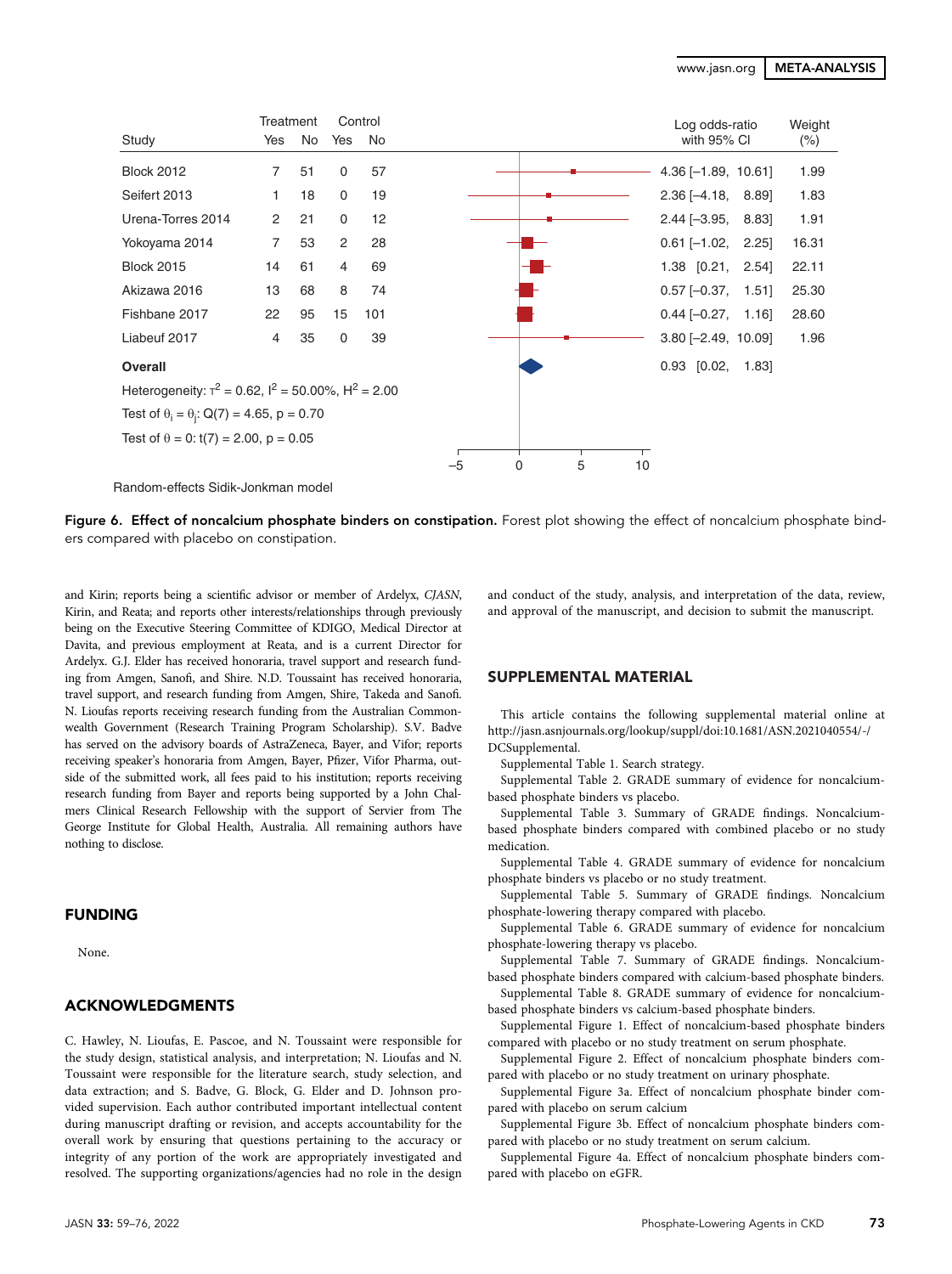#### META-ANALYSIS | [www.jasn.org](https://www.jasn.org)

[Supplemental Figure 4b](http://jasn.asnjournals.org/lookup/suppl/doi:10.1681/ASN.2021040554/-/DCSupplemental). Effect of noncalcium-based phosphate binders compared with placebo or no study treatment on eGFR.

[Supplemental Figure 5](http://jasn.asnjournals.org/lookup/suppl/doi:10.1681/ASN.2021040554/-/DCSupplemental). Effect of noncalcium-based phosphate binders compared with placebo or no study treatment on PTH.

[Supplemental Figure 6a.](http://jasn.asnjournals.org/lookup/suppl/doi:10.1681/ASN.2021040554/-/DCSupplemental) Effect of noncalcium-based phosphate binders compared with placebo or no study treatment on cFGF23.

[Supplemental Figure 6b](http://jasn.asnjournals.org/lookup/suppl/doi:10.1681/ASN.2021040554/-/DCSupplemental). Effect of noncalcium-based phosphate binders compared with placebo or no study treatment on iFGF23.

[Supplemental Figure 7](http://jasn.asnjournals.org/lookup/suppl/doi:10.1681/ASN.2021040554/-/DCSupplemental). Effect of noncalcium-based phosphate binders compared with placebo or no study treatment on PWV.

[Supplemental Figure 8](http://jasn.asnjournals.org/lookup/suppl/doi:10.1681/ASN.2021040554/-/DCSupplemental). Effect of noncalcium-based phosphate binders compared with placebo or no study treatment on vascular calcification.

[Supplemental Figure 9](http://jasn.asnjournals.org/lookup/suppl/doi:10.1681/ASN.2021040554/-/DCSupplemental). Effect of noncalcium-based phosphate binders compared with placebo or no study treatment on mortality.

[Supplemental Figure 10](http://jasn.asnjournals.org/lookup/suppl/doi:10.1681/ASN.2021040554/-/DCSupplemental). Effect of noncalcium-based phosphate binders compared with placebo or no study treatment on cardiovascular events.

[Supplemental Figure 11a.](http://jasn.asnjournals.org/lookup/suppl/doi:10.1681/ASN.2021040554/-/DCSupplemental) Effect of noncalcium-based phosphate binders compared with placebo on nausea.

[Supplemental Figure 11b](http://jasn.asnjournals.org/lookup/suppl/doi:10.1681/ASN.2021040554/-/DCSupplemental). Effect of noncalcium-based phosphate binders compared with placebo or no study treatment on nausea.

[Supplemental Figure 12](http://jasn.asnjournals.org/lookup/suppl/doi:10.1681/ASN.2021040554/-/DCSupplemental). Effect of noncalcium-based phosphate binders compared with placebo or no study treatment on constipation.

[Supplemental Figure 13a.](http://jasn.asnjournals.org/lookup/suppl/doi:10.1681/ASN.2021040554/-/DCSupplemental) Effect of noncalcium-based phosphate binders compared with placebo on diarrhea.

[Supplemental Figure 13b](http://jasn.asnjournals.org/lookup/suppl/doi:10.1681/ASN.2021040554/-/DCSupplemental). Effect of noncalcium-based phosphate binders compared with placebo or no study treatment on diarrhea.

[Supplemental Figure 14](http://jasn.asnjournals.org/lookup/suppl/doi:10.1681/ASN.2021040554/-/DCSupplemental). Effect of noncalcium phosphate binders compared with placebo on cessation of study medication.

## **REFERENCES**

- 1. Tonelli M, Pfeffer MA: Kidney disease and cardiovascular risk. Annu Rev Med 58: 123–139, 2007
- 2. Ketteler M, Block GA, Evenepoel P, Fukagawa M, Herzog CA, McCann L, et al.: Diagnosis, evaluation, prevention, and treatment of chronic kidney disease-mineral and bone disorder: synopsis of the kidney disease: Improving Global Outcomes 2017 Clinical Practice Guideline Update. Ann Intern Med 168: 422–430, 2018
- 3. Block GA, Hulbert-Shearon TE, Levin NW, Port FK: Association of serum phosphorus and calcium x phosphate product with mortality risk in chronic hemodialysis patients: A national study. Am J Kidney Dis 31: 607–617, 1998
- 4. Block GA, Klassen PS, Lazarus JM, Ofsthun N, Lowrie EG, Chertow GM: Mineral metabolism, mortality, and morbidity in maintenance hemodialysis. J Am Soc Nephrol 15: 2208–2218, 2004
- 5. Toussaint ND, Pedagogos E, Tan SJ, Badve SV, Hawley CM, Perkovic V, et al.: Phosphate in early chronic kidney disease: Associations with clinical outcomes and a target to reduce cardiovascular risk. Nephrology (Carlton) 17: 433–444, 2012
- 6. Dhingra R, Sullivan LM, Fox CS, Wang TJ, D'Agostino RB Sr, Gaziano JM, et al.: Relations of serum phosphorus and calcium levels to the incidence of cardiovascular disease in the community. Arch Intern Med 167: 879–885, 2007
- 7. O'Seaghdha CM, Hwang S-J, Muntner P, Melamed ML, Fox CS: Serum phosphorus predicts incident chronic kidney disease and endstage renal disease. Nephrol Dial Transplant 26: 2885–2890, 2011
- 8. Foley RN, Collins AJ, Herzog CA, Ishani A, Kalra PA: Serum phosphorus levels associate with coronary atherosclerosis in young adults. J Am Soc Nephrol 20: 397–404, 2009
- 9. Tonelli M, Sacks F, Pfeffer M, Gao Z, Curhan G; Cholesterol And Recurrent Events Trial Investigators: Relation between serum phosphate level and cardiovascular event rate in people with coronary disease. Circulation 112: 2627–2633, 2005
- 10. Jüppner H: Phosphate and FGF-23. Kidney Int Suppl 79: S24–S27, 2011
- 11. Isakova T, Wahl P, Vargas GS, Gutiérrez OM, Scialla J, Xie H, et al.: Fibroblast growth factor 23 is elevated before parathyroid hormone and phosphate in chronic kidney disease. Kidney Int 79: 1370–1378, 2011
- 12. Hsu JJ, Katz R, Ix JH, de Boer IH, Kestenbaum B, Shlipak MG: Association of fibroblast growth factor-23 with arterial stiffness in the Multi-Ethnic Study of Atherosclerosis. Nephrol Dial Transplant 29: 2099–2105, 2014
- 13. Ozkok A, Kekik C, Karahan GE, Sakaci T, Ozel A, Unsal A, et al.: FGF-23 associated with the progression of coronary artery calcification in hemodialysis patients. BMC Nephrol 14: 241, 2013
- 14. Yamada S, Giachelli CM: Vascular calcification in CKD-MBD: Roles for phosphate, FGF23, and Klotho. Bone 100: 87–93, 2017
- 15. Kidney Disease: Improving Global Outcomes (KDIGO) CKD-MBD Update Work Group: KDIGO 2017 clinical practice guideline update for the diagnosis, evaluation, prevention, and treatment of Chronic Kidney Disease–Mineral and Bone Disorder (CKD-MBD). Kidney Int Suppl (2011) 7: 1–59, 2017
- 16. Palmer SC, Teixeira-Pinto A, Saglimbene V, Craig JC, Macaskill P, Tonelli M, et al.: Association of drug effects on serum parathyroid hormone, phosphorus, and calcium levels with mortality in CKD: A meta-analysis. Am J Kidney Dis 66: 962–971, 2015
- 17. Palmer SC, Gardner S, Tonelli M, Mavridis D, Johnson DW, Craig JC, et al.: Phosphate-binding agents in adults with CKD: A network metaanalysis of randomized trials. Am J Kidney Dis 68: 691–702, 2016
- 18. Jamal SA, Vandermeer B, Raggi P, Mendelssohn DC, Chatterley T, Dorgan M, et al.: Effect of calcium-based versus non-calcium-based phosphate binders on mortality in patients with chronic kidney disease: An updated systematic review and meta-analysis. Lancet 382: 1268–1277, 2013
- 19. Patel L, Bernard LM, Elder GJ: Sevelamer versus calcium-based binders for treatment of hyperphosphatemia in CKD: A meta-analysis of randomized controlled trials. Clin J Am Soc Nephrol 11: 232–244, 2016
- 20. Habbous S, Przech S, Acedillo R, Sarma S, Garg AX, Martin J: The efficacy and safety of sevelamer and lanthanum versus calciumcontaining and iron-based binders in treating hyperphosphatemia in patients with chronic kidney disease: A systematic review and metaanalysis. Nephrol Dial Transplant 32: 111–125, 2017
- 21. Sekercioglu N, Thabane L, Díaz Martínez JP, Nesrallah G, Longo CJ, Busse JW, et al.: Comparative effectiveness of phosphate binders in patients with chronic kidney disease: A systematic review and network meta-analysis. PLoS One 11: e0156891, 2016
- 22. Block GA, Wheeler DC, Persky MS, Kestenbaum B, Ketteler M, Spiegel DM, et al.: Effects of phosphate binders in moderate CKD. J Am Soc Nephrol 23: 1407–1415, 2012
- 23. Seifert ME, de las Fuentes L, Rothstein M, Dietzen DJ, Bierhals AJ, Cheng SC, et al.: Effects of phosphate binder therapy on vascular stiffness in early-stage chronic kidney disease. Am J Nephrol 38: 158–167, 2013
- 24. Chue CD, Townend JN, Moody WE, Zehnder D, Wall NA, Harper L, et al.: Cardiovascular effects of sevelamer in stage 3 CKD. J Am Soc Nephrol 24: 842–852, 2013
- 25. Kovesdy CP, Lu JL, Wall BM, Gyamlani G, Naseer A, Wallick A, et al.: Changes with lanthanum carbonate, calcium acetate, and phoshorus restriction in CKD: A randomized controlled trial. Kidney Int Rep 3: 897–904, 2018
- 26. Ix JH, Isakova T, Larive B, Raphael KL, Raj DS, Cheung AK, et al.: Effects of nicotinamide and lanthanum carbonate on serum phosphate and fibroblast growth factor-23 in CKD: The COMBINE Trial. J Am Soc Nephrol 30: 1096–1108, 2019
- 27. Toussaint ND, Pedagogos E, Lioufas NM, Elder GJ, Pascoe EM, Badve SV, et al.; IMPROVE-CKD Trial Investigators: A randomized trial on the effect of phosphate reduction on vascular end points in CKD (IMPROVE-CKD). J Am Soc Nephrol 31: 2653–2666, 2020
- 28. Liberati A, Altman DG, Tetzlaff J, Mulrow C, Gøtzsche PC, Ioannidis JP, et al.: The PRISMA statement for reporting systematic reviews and meta-analyses of studies that evaluate health care interventions: Explanation and elaboration. J Clin Epidemiol 62: e1–e34, 2009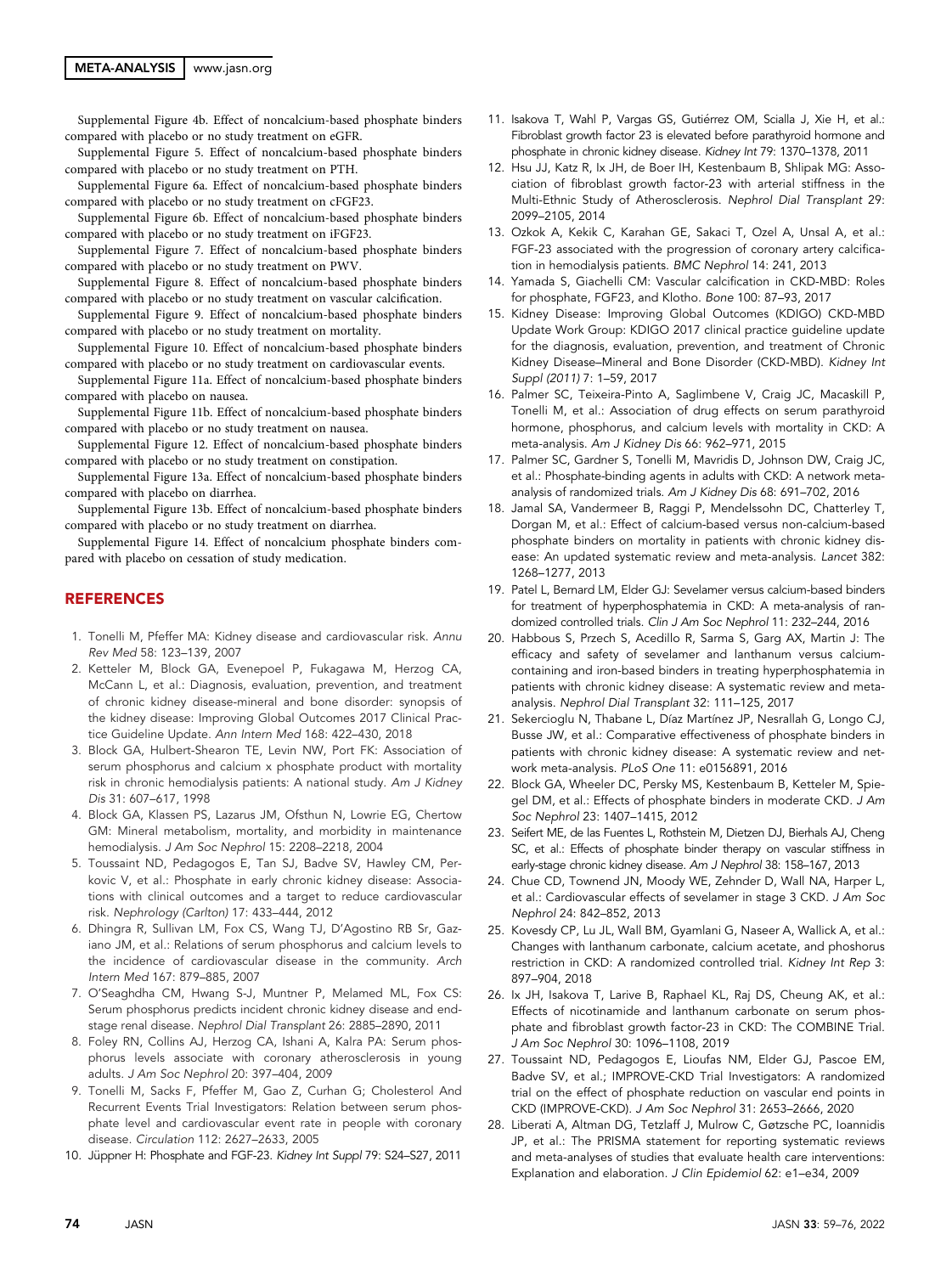- 29. Guyatt GH, Oxman AD, Vist GE, Kunz R, Falck-Ytter Y, Alonso-Coello P, et al.; GRADE Working Group: GRADE: An emerging consensus on rating quality of evidence and strength of recommendations. BMJ 336: 924–926, 2008
- 30. Higgins J, Altman DG: Assessing risk of bias in included studies. In: Cochrane Handbook for Systematic Reviews of Interventions, edited by Higgins J, Green S, Chichester, West Sussex, John Wiley & Sons Ltd, 2008, pp 187–241
- 31. Sidik K, Jonkman JN: A note on variance estimation in random effects meta-regression. J Biopharm Stat 15: 823–838, 2005
- 32. Higgins JP, Thompson SG, Deeks JJ, Altman DG: Measuring inconsistency in meta-analyses. BMJ 327: 557–560, 2003
- 33. Thompson SG, Higgins JP: How should meta-regression analyses be undertaken and interpreted? Stat Med 21: 1559–1573, 2002
- 34. Di Iorio B, Bellasi A, Russo D; INDEPENDENT Study Investigators: Mortality in kidney disease patients treated with phosphate binders: A randomized study. Clin J Am Soc Nephrol 7: 487–493, 2012
- 35. Isakova T, Barchi-Chung A, Enfield G, Smith K, Vargas G, Houston J, et al.: Effects of dietary phosphate restriction and phosphate binders on FGF23 levels in CKD. Clin J Am Soc Nephrol 8: 1009–1018, 2013
- 36. Lemos MM, Watanabe R, Carvalho AB, Jancikic ADB, Sanches FMR, Christofalo DM, et al.: Effect of rosuvastatin and sevelamer on the progression of coronary artery calcification in chronic kidney disease: A pilot study. Clin Nephrol 80: 1–8, 2013
- 37. Ureña-Torres P, Prié D, Keddad K, Preston P, Wilde P, Wan H, et al.: Changes in fibroblast growth factor 23 levels in normophosphatemic patients with chronic kidney disease stage 3 treated with lanthanum carbonate: results of the PREFECT study, a phase 2a, double blind, randomized, placebo-controlled trial. BMC Nephrol 15: 71, 2014
- 38. Liabeuf S, Ryckelynck JP, El Esper N, Ureña P, Combe C, Dussol B, et al.; FRENCH Study collaborators: Randomized clinical trial of sevelamer carbonate on serum klotho and fibroblast growth factor 23 in CKD. Clin J Am Soc Nephrol 12: 1930–1940, 2017
- 39. Ruggiero B, Trillini M, Tartaglione L, Rotondi S, Perticucci E, Tripepi R, et al.; ANSWER Study Organization: Effects of sevelamer carbonate in patients with CKD and proteinuria: The ANSWER randomized trial. Am J Kidney Dis 74: 338–350, 2019
- 40. Russo D, Miranda I, Ruocco C, Battaglia Y, Buonanno E, Manzi S, et al.: The progression of coronary artery calcification in predialysis patients on calcium carbonate or sevelamer. Kidney Int 72: 1255–1261, 2007
- 41. Soriano S, Ojeda R, Rodríguez M, Almadén Y, Rodríguez M, Martín-Malo A, et al.: The effect of phosphate binders, calcium and lanthanum carbonate on FGF23 levels in chronic kidney disease patients. Clin Nephrol 80: 17–22, 2013
- 42. Yokoyama K, Hirakata H, Akiba T, Fukagawa M, Nakayama M, Sawada K, et al.: Ferric citrate hydrate for the treatment of hyperphosphatemia in nondialysis-dependent CKD. Clin J Am Soc Nephrol 9: 543–552, 2014
- 43. Block GA, Fishbane S, Rodriguez M, Smits G, Shemesh S, Pergola PE, et al.: A 12-week, double-blind, placebo-controlled trial of ferric citrate for the treatment of iron deficiency anemia and reduction of serum phosphate in patients with CKD Stages 3-5. Am J Kidney Dis 65: 728–736, 2015
- 44. Riccio E, Sabbatini M, Bruzzese D, Grumetto L, Marchetiello C, Amicone M, et al.: Plasma p-cresol lowering effect of sevelamer in nondialysis CKD patients: Evidence from a randomized controlled trial. Clin Exp Nephrol 22: 529–538, 2018
- 45. Block GA, Block MS, Smits G, Mehta R, Isakova T, Wolf M, et al.: A pilot randomized trial of ferric citrate coordination complex for the treatment of advanced CKD. J Am Soc Nephrol 30: 1495–1504, 2019
- 46. Akizawa T, Origasa H, Kameoka C, Tsukada J, Kuroishi K, Yamaguchi Y: Bixalomer in hyperphosphatemic patients with chronic kidney disease not on dialysis: Phase 3 randomized trial. Ther Apher Dial 20: 588–597, 2016
- 47. Fishbane S, Block GA, Loram L, Neylan J, Pergola PE, Uhlig K, et al.: Effects of ferric citrate in patients with nondialysis-dependent CKD and iron deficiency anemia. J Am Soc Nephrol 28: 1851–1858, 2017
- 48. Yubero-Serrano EM, Woodward M, Poretsky L, Vlassara H, Striker GE; AGE-less Study Group: Effects of sevelamer carbonate on advanced glycation end products and antioxidant/pro-oxidant status in patients with diabetic kidney disease. Clin J Am Soc Nephrol 10: 759–766, 2015
- 49. Qunibi W, Winkelmayer WC, Solomon R, Moustafa M, Kessler P, Ho CH, et al.: A randomized, double-blind, placebo-controlled trial of calcium acetate on serum phosphorus concentrations in patients with advanced non-dialysis-dependent chronic kidney disease. BMC Nephrol 12: 9, 2011
- 50. Sekercioglu N, Angeliki Veroniki A, Thabane L, Busse JW, Akhtar-Danesh N, Iorio A, et al.: Effects of different phosphate lowering strategies in patients with CKD on laboratory outcomes: A systematic review and NMA. PLoS One 12: e0171028, 2017
- 51. Zhang C, Wen J, Li Z, Fan J: Efficacy and safety of lanthanum carbonate on chronic kidney disease-mineral and bone disorder in dialysis patients: A systematic review. BMC Nephrol 14: 226, 2013
- 52. Zhai CJ, Yu XS, Yang XW, Sun J, Wang R: Effects and safety of ironbased phosphate binders in dialysis patients: A systematic review and meta-analysis. Ren Fail 37: 7–15, 2015
- 53. Faul C, Amaral AP, Oskouei B, Hu MC, Sloan A, Isakova T, et al.: FGF23 induces left ventricular hypertrophy. J Clin Invest 121: 4393– 4408, 2011
- 54. Grabner A, Schramm K, Silswal N, Hendrix M, Yanucil C, Czaya B, et al.: FGF23/FGFR4-mediated left ventricular hypertrophy is reversible. Sci Rep 7: 1993, 2017
- 55. Eddington H, Hoefield R, Sinha S, Chrysochou C, Lane B, Foley RN, et al.: Serum phosphate and mortality in patients with chronic kidney disease. Clin J Am Soc Nephrol 5: 2251–2257, 2010
- 56. Ruospo M, Palmer SC, Natale P, Craig JC, Vecchio M, Elder GJ, Strippoli GFM: Phosphate binders for preventing and treating chronic kidney disease-mineral and bone disorder (CKD-MBD). Cochrane Database of Systematic Reviews 8, 2018
- 57. Lopes AA, Tong L, Thumma J, Li Y, Fuller DS, Morgenstern H, et al.: Phosphate binder use and mortality among hemodialysis patients in the Dialysis Outcomes and Practice Patterns Study (DOPPS): evaluation of possible confounding by nutritional status. Am J Kidney Dis 60: 90–101, 2012
- 58. Isakova T, Gutiérrez OM, Chang Y, Shah A, Tamez H, Smith K, et al.: Phosphorus binders and survival on hemodialysis. J Am Soc Nephrol 20: 388–396, 2009
- 59. Fernández-Martín JL, Carrero JJ, Benedik M, Bos W-J, Covic A, Ferreira A, et al.: COSMOS: the dialysis scenario of CKD-MBD in Europe. Nephrol Dial Transplant 28: 1922–1935, 2013
- 60. Kovesdy CP, Kuchmak O, Lu JL, Kalantar-Zadeh K: Outcomes associated with phosphorus binders in men with non-dialysis-dependent CKD. Am J Kidney Dis 56: 842–851, 2010
- 61. Nasrallah MM, El-Shehaby AR, Salem MM, Osman NA, El Sheikh E, Sharaf El Din UAA: Fibroblast growth factor-23 (FGF-23) is independently correlated to aortic calcification in haemodialysis patients. Nephrol Dial Transplant 25: 2679–2685, 2010
- 62. Marthi A, Donovan K, Haynes R, Wheeler DC, Baigent C, Rooney CM, et al.: Fibroblast growth factor-23 and risks of cardiovascular and noncardiovascular diseases: A meta-analysis. J Am Soc Nephrol 29: 2015–2027, 2018
- 63. Stremke ER, McCabe LD, McCabe GP, Martin BR, Moe SM, Weaver CM, et al.: Twenty-four-hour urine phosphorus as a biomarker of dietary phosphorus intake and absorption in CKD: A secondary analysis from a controlled diet balance study. Clin J Am Soc Nephrol 13: 1002–1012, 2018
- 64. Ku E, Yang W, McCulloch CE, Feldman HI, Go AS, Lash J, et al.; CRIC Study Investigators: Race and Mortality in CKD and Dialysis: Findings From the Chronic Renal Insufficiency Cohort (CRIC) Study. Am J Kidney Dis 75: 394–403, 2020